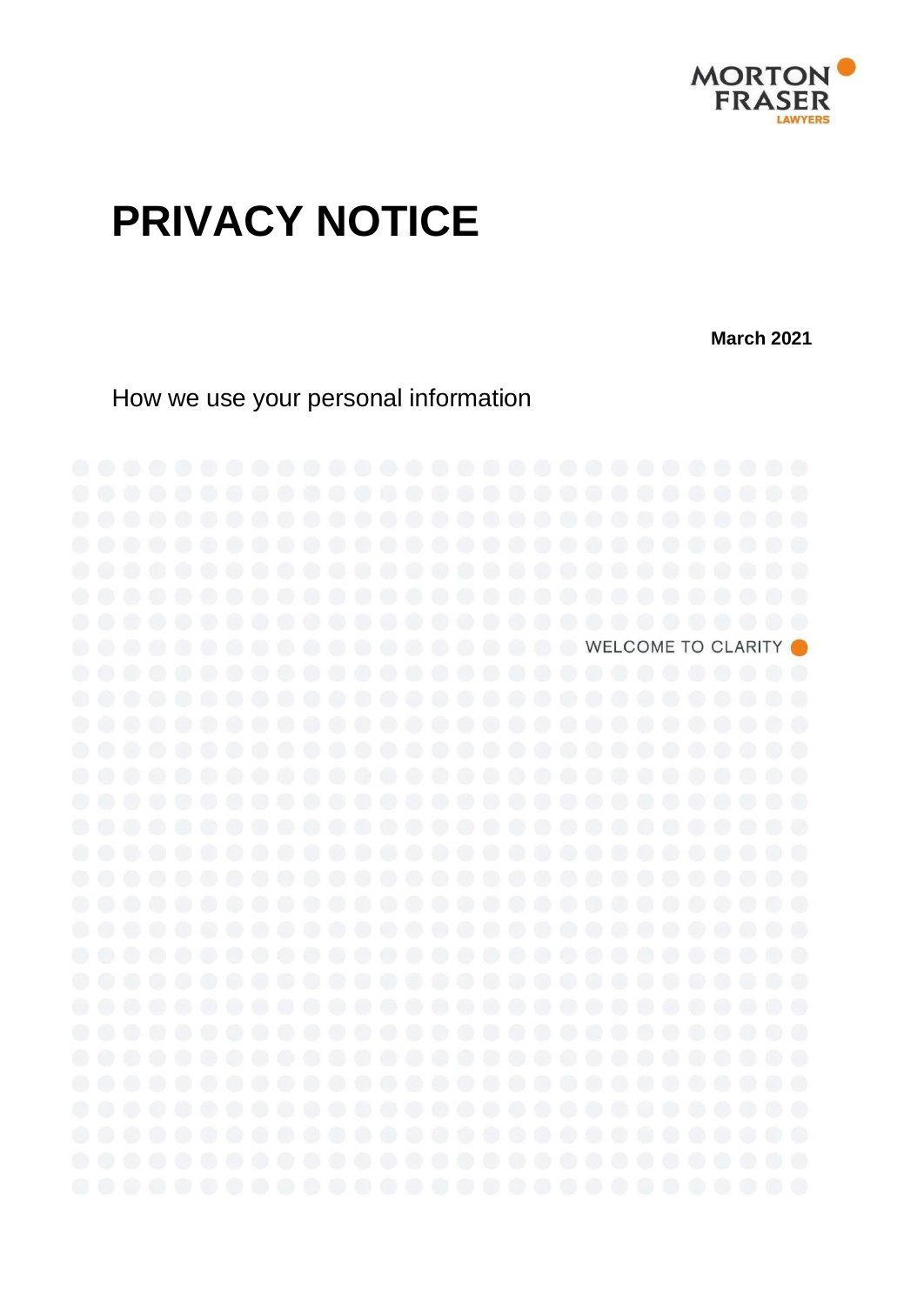# **Contents**

| $\overline{2}$    |  |
|-------------------|--|
| 3                 |  |
| 4                 |  |
| 5                 |  |
| 6                 |  |
| 7                 |  |
| 8                 |  |
| 9                 |  |
| 10                |  |
| 11                |  |
| $12 \overline{ }$ |  |
| 13                |  |
| 14                |  |
| 15                |  |
| 16                |  |

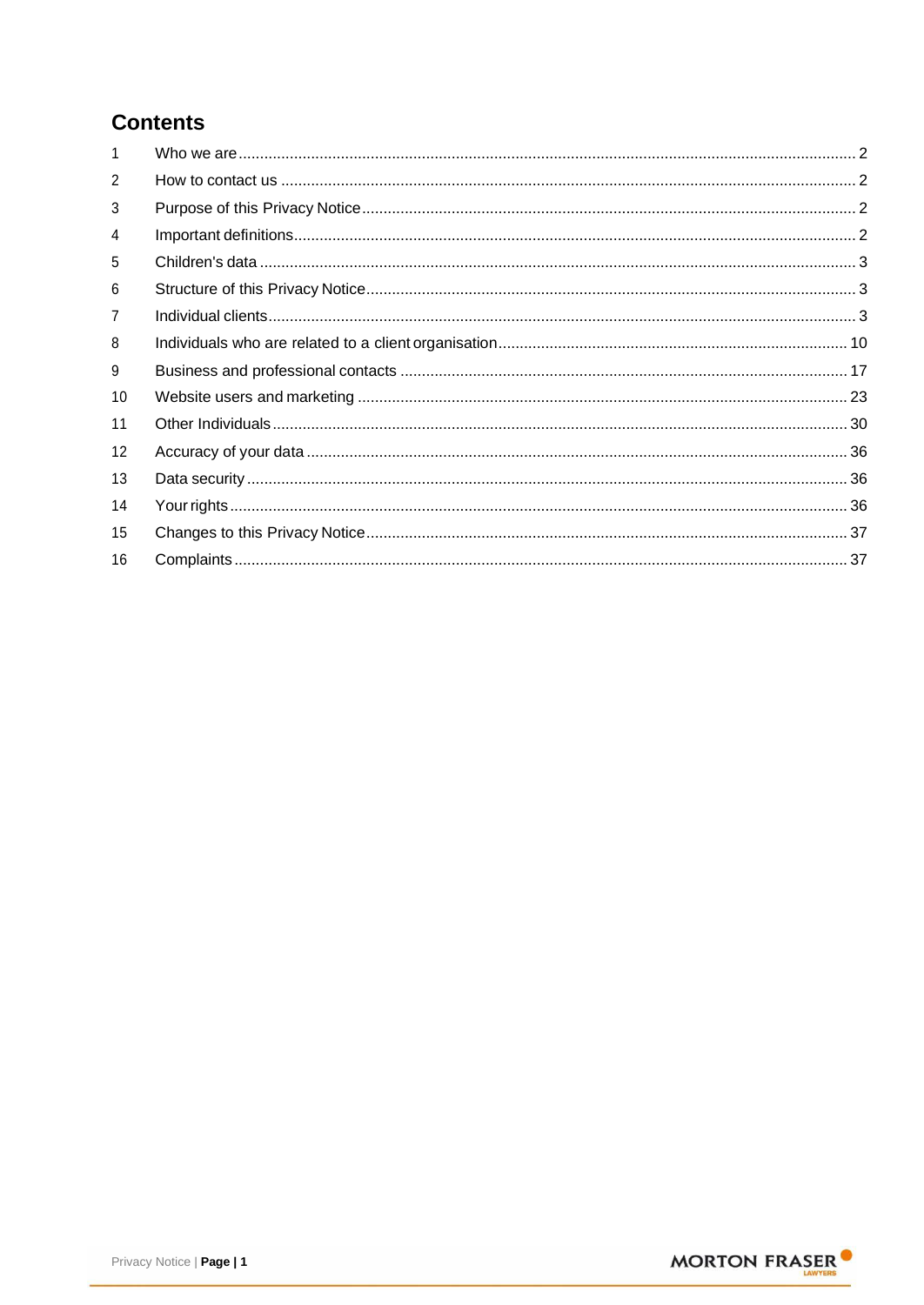### **1 Who we are**

We are Morton Fraser LLP (**Morton Fraser**), a limited liability partnership with registered number SO300472 and having its registered office address at 5<sup>th</sup> Floor, Quartermile Two, 2 Lister Square, Edinburgh, EH3 9GL.

This Privacy Notice also applies to our subsidiary companies and so in this privacy notice, references to "we" or "us" mean Morton Fraser and its subsidiary companies.

We are a controller for the purposes of data protection law. We are registered with the Information Commissioner's Office; our registration number is Z8122652.

### **2 How to contact us**

We have appointed a data protection officer who is responsible for overseeing questions in relation to this Privacy Notice. If you have any questions about this Privacy Notice, including any requests to exercise your legal rights, please contact our DPO using the details set out below:

**By post:** Data Protection Officer, Morton Fraser LLP, Quartermile Two, 2 Lister Square, Edinburgh, Midlothian, EH3 9GL

**By email:** [dataprotectionofficer@morton-fraser.com](mailto:dataprotectionofficer@morton-fraser.com)

**By phone:** 0131 247 1000

### **3 Purpose of this Privacy Notice**

We are committed to protecting your personal data and your privacy. This Privacy Notice sets out the basis on which any personal data that you provide to us or that we obtain from a third party will be processed by us. Please read the following carefully to understand our practices regarding your personal data and how we will treat it.

It is important that you read this Privacy Notice together with any other privacy notice or fair processing notice we may provide on specific occasions when we are collecting or processing personal data about you so that you are fully aware of how and why we are using your data. Any other privacy notice or fair processing notice will supplement (not override) this Privacy Notice.

### **4 Important definitions**

**Anonymous data** means any information which can no longer identify an individual.

**Legitimate interest** means the interest of our business in conducting and managing our business to enable us to give you the best service/product and the best and most secure experience. We make sure we consider and balance any potential impact on you (both positive and negative) and your rights before we process your personal data for our legitimate interests. We do not use your personal data for activities where our interests are overridden by the impact on you (unless we have your consent or are otherwise required or permitted to by law). You can obtain further information about how we assess our legitimate interests against any potential impact on you in respect of specific activities by contacting us.

**Personal data**, or personal information, means any information about an individual from which that person can be identified. This includes name, contact details (both personal and business), identification number, location data, online identifier (such as a social media username), biographical or physical information.

Privacy Notice | **Page | 2 Special categories of personal data** means information about racial or ethnic origin, health,<br> **MORTON FRASER**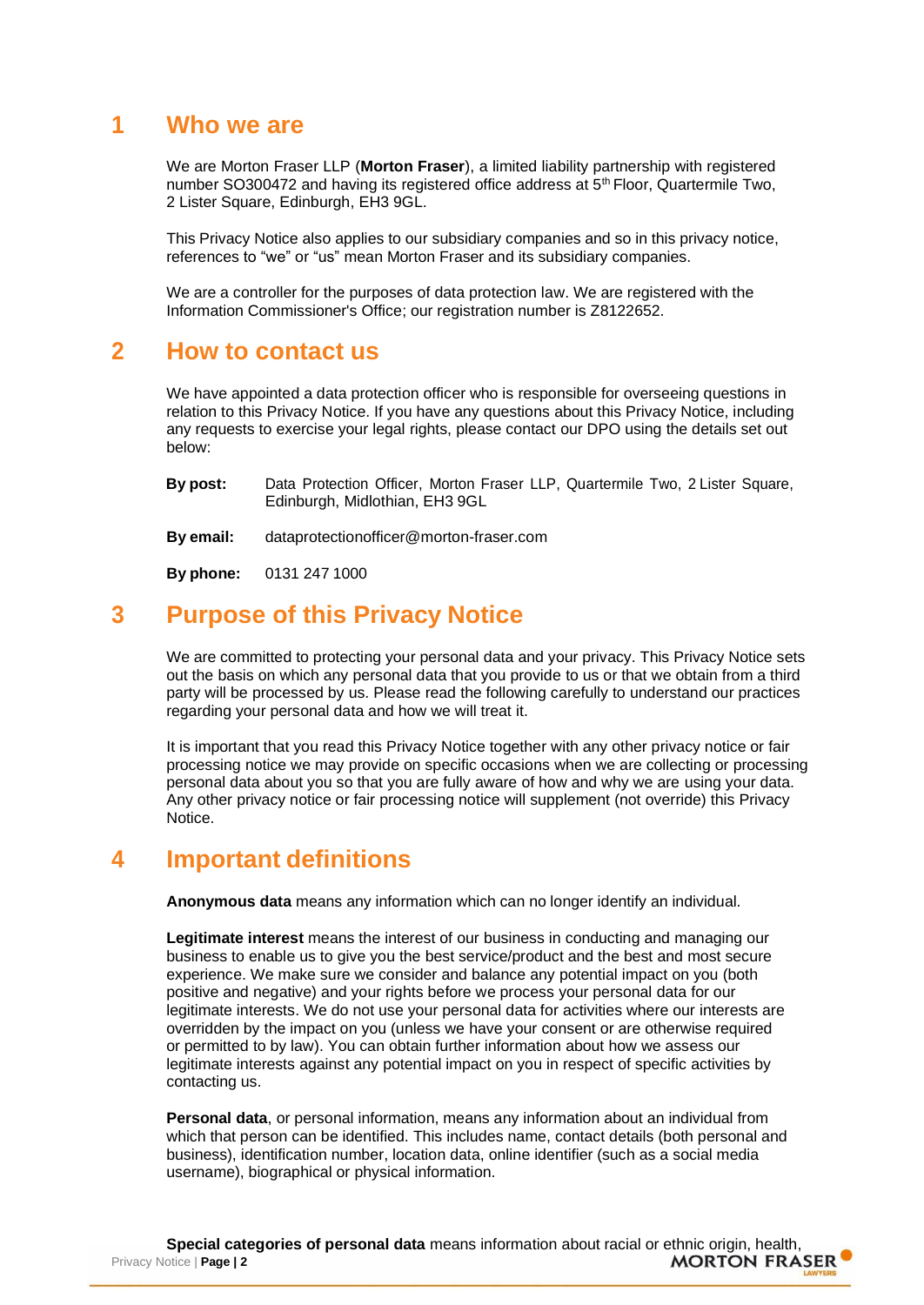sexual orientation or sex life, political, philosophical or religious beliefs, trade union membership and genetic or biometric data. **Data relating to criminal convictions** is not included as a "special category of personal data" but is afforded much of the same protections.

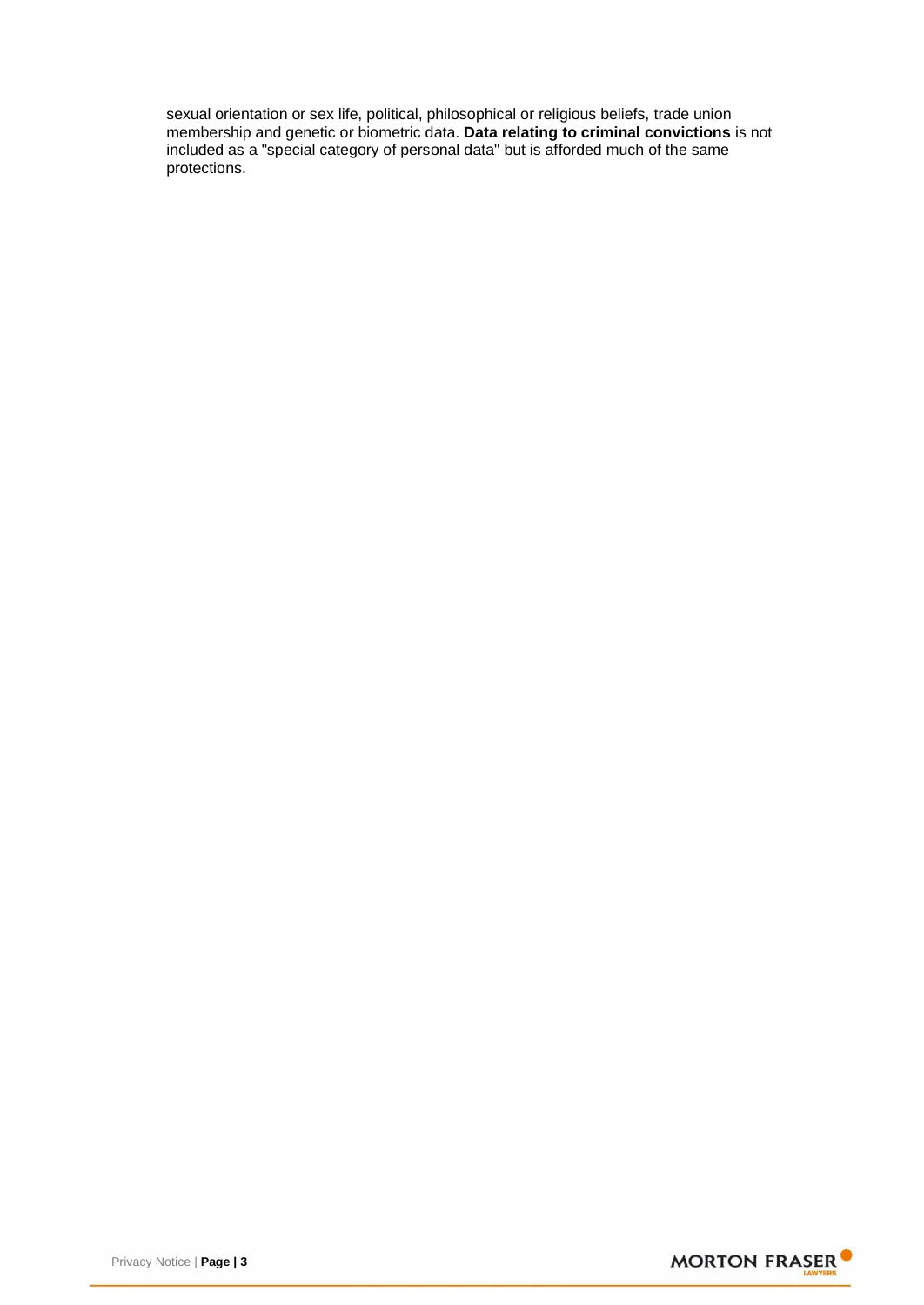# **5 Children's data**

We obtain data relating to children both directly from such children and from persons with parental responsibility or educational responsibility for such children. Where we process children's data, we take additional care to ensure the security of such data and to ensure that the rights and freedoms of the child are taken into consideration.

# **6 Structure of this Privacy Notice**

This Privacy Notice contains sections that apply to different categories of individuals that we deal with: individual clients (section 7); individuals who are related to a client organisation (section 8); business and professional contacts (section 9); website users (section 10); and other individuals (section 11). For details about what personal data we obtain and how we use it, please consider which of the categories applies to you. Please note that we may use your personal data in different contexts and therefore more than one category may apply to you.

The other sections in this Privacy Notice apply to *all* categories of individuals.

# **7 Individual clients**

#### **7.1 Who does this part of the Privacy Notice applyto?**

This part of the Privacy Notice applies to our clients who are individuals (acting in their own capacity or jointly with another individual or acting as a sole trader, trustee, partner in a partnership or member of an unincorporated club or association).

#### **7.2 What personal data do we collect and process?**

We may obtain and process different kinds of personal data about you in the course of providing legal and other services to you, which we have grouped together follows:

- **Identity Data** includes first name, last name, nationality, marital status, title, date of birth, gender and National Insurance number.
- **Contact Data** includes home and/or business addresses, email addresses and telephone numbers.
- **Transaction Data** includes information obtained by providing legal and other services to you, details about services provided by us to you, details of payments to and from you, and other details of our interactions including correspondence and conversations.
- **Employment Data** includes details about who you work for and your role in any such organisation, your employment history and your credentials.
- **Financial Data** includes bank account and payment card details.
- **Social Data** includes information about your family, lifestyle and social circumstances.
- **Public Data** includes publicly available information such as details on Companies House or otherwise publicly available on the Internet.
- **Marketing and Communications Data** includes your preferences in receiving marketing from us and your communication preferences.

**MORTON FRASER** 

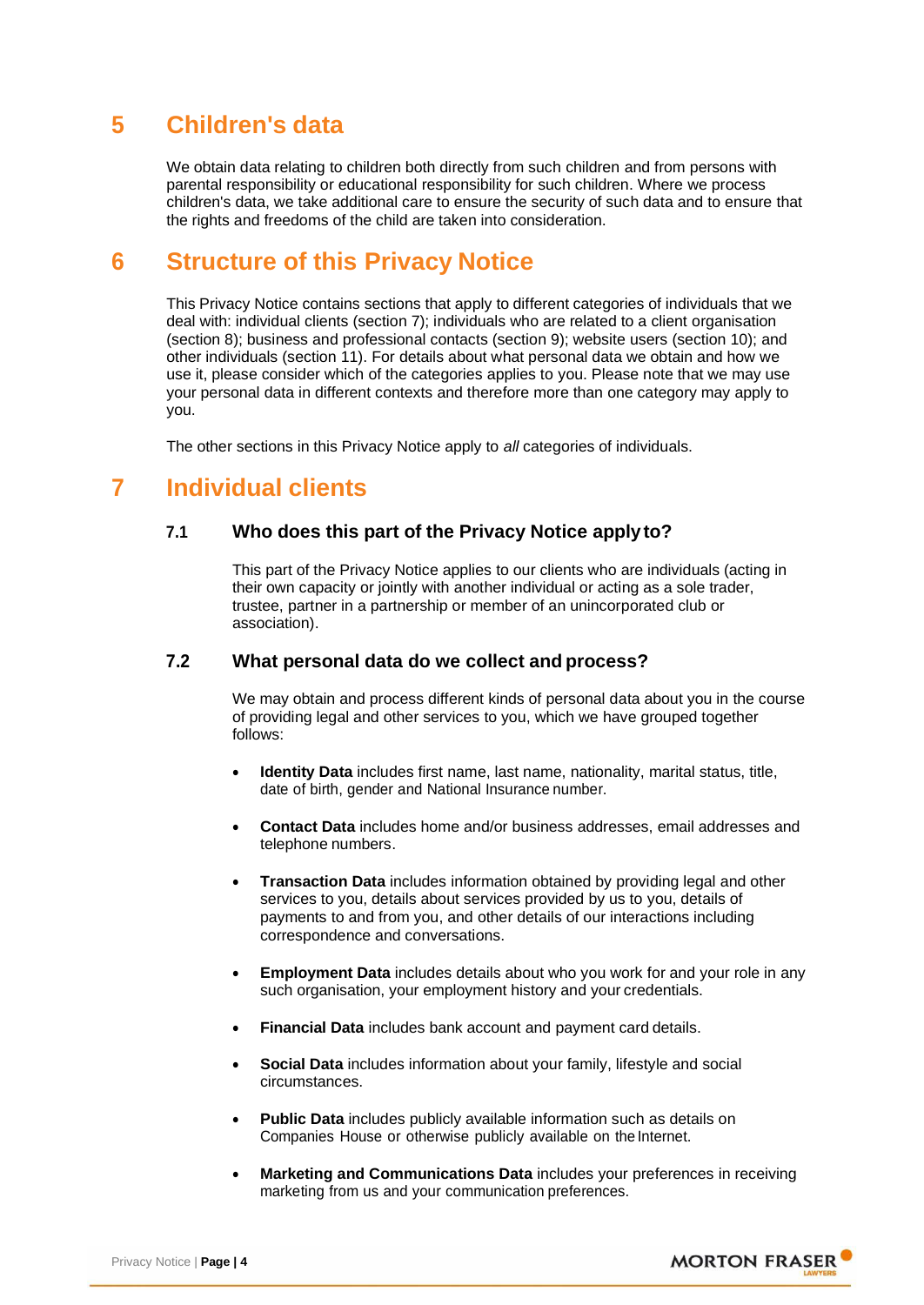- **Special Categories of Personal Data** includes information about racial or ethnic origin, health, sexual orientation or sex life, political, philosophical or religious beliefs, trade union membership and genetic or biometricdata.
- **Criminal Convictions Data** includes information about criminal convictions or offences.

Data protection law treats some types of personal data as special. We will only obtain and use the **Special Categories of Personal Data** and the **Criminal Convictions Data** where we need to and where data protection law allows us to do so.

#### **7.3 How is your personal data obtained?**

We use different methods to collect data from and about you including through:

- **Direct interactions**. You may give us your personal data (including Special Categories of Personal Data and Criminal Convictions Data) through any number of direct interactions. This includes personal data you provide when you:
	- make an enquiry about our services;
	- instruct us to provide legal or other services and during the course of the provision of legal orother services;
	- correspond with us by post, phone, email, social media or otherwise;
	- provide feedback or respond to surveys;
	- register for, attend or participate in events or seminars hosted or provided by us.
- **Third parties or publicly available sources**. We may receive or obtain personal data about you from various third parties and publicly available sources as set out:
	- fraud prevention agencies and credit reference agencies.
	- social media providers and other Internet sites (such as Twitter or LinkedIn).
	- Companies House, the Electoral Register, Registers of Scotland and other public bodies.
	- organisations or businesses that refer you to us, such as other law firms, other clients, accountants or financial institutions
	- other professional advisors, financial institutions, expert witnesses, courts and tribunals, mediators, arbiters, title and search agents and others with whom we interact in connection with the services that we provide to you.

#### **7.4 Failure to provide information**

Where we need to collect personal data by law (for example in order to carry out identity verification and anti-money laundering checks), or under the terms of a contract we have with you and you fail to provide that data when requested, we may

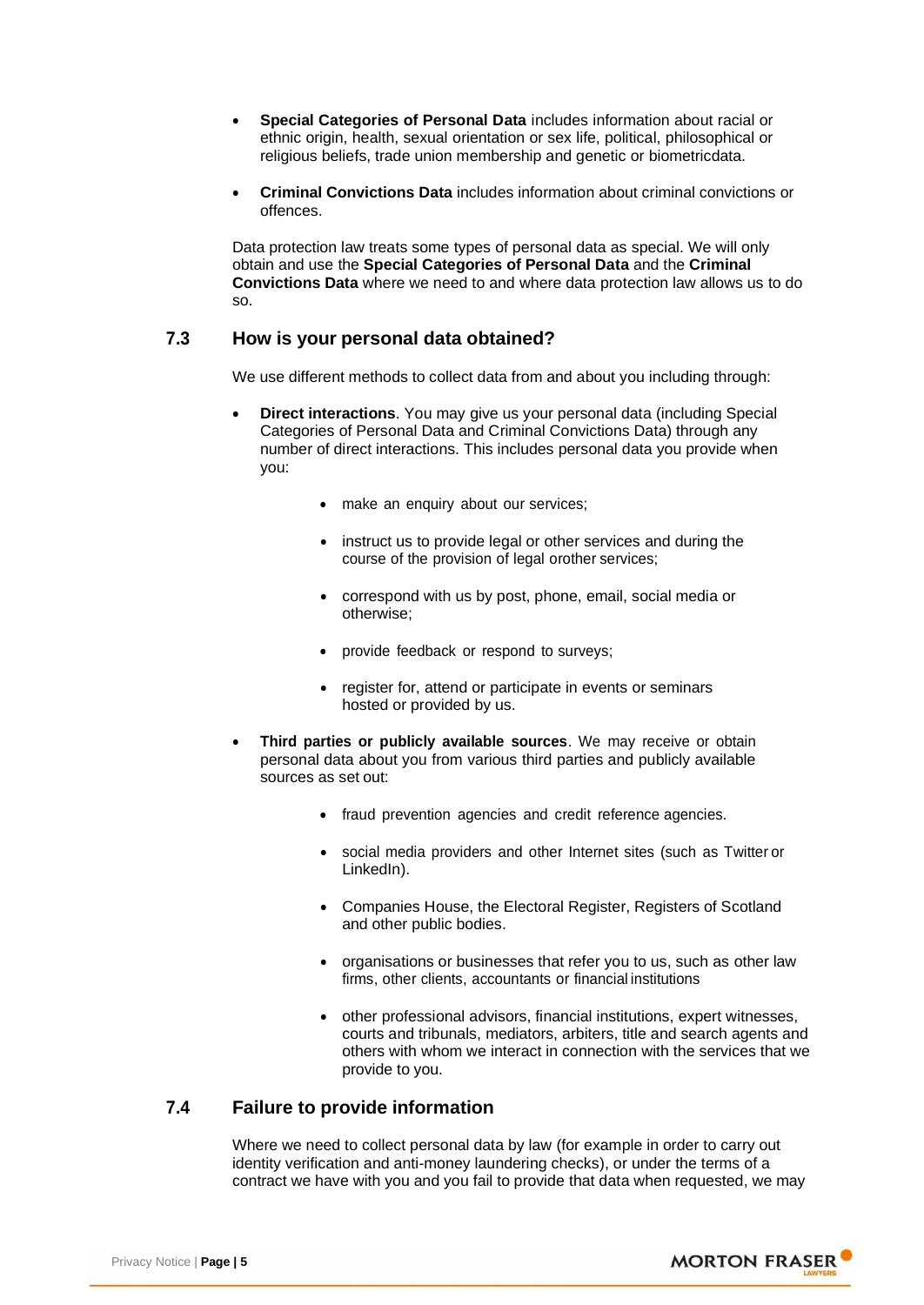not be able to perform the contract we have entered into with you or we may be unable to comply with our own legal obligations.

In some cases, a failure to provide information when requested may delay our provision of legal or other services to you and in other cases, we may be unable to act for you or may have to withdraw from acting.

#### **7.5 How will we use your information?**

The main reason why we process your personal data is to be able to provide you with legal or other services as instructed by you.

Personal data will be processed by us where you consent to the processing or where that processing is necessary for (1) the performance of a contract with you; or (2) compliance with a legal obligation to which we are subject; or (3) the purposes of our legitimate interests (or those of a third party).

We have set out below, in a table format, a description of all the ways we plan to use your personal data, and which of the legal basis we rely on to do so. We have also identified what our legitimate interests are where appropriate.

Note that we may process your personal data for more than one lawful ground depending on the specific purpose for which we are using your data. Please contact us if you need details about the specific legal ground we are relying on to process your personal data where more than one ground has been set out in the table below.

| <b>Purpose</b>                                                                                                                                                                    | <b>Legal basis</b>                         | <b>Legitimate Interest</b><br>(where relevant)                                                      |
|-----------------------------------------------------------------------------------------------------------------------------------------------------------------------------------|--------------------------------------------|-----------------------------------------------------------------------------------------------------|
| To provide you with legal<br>services<br>To provide you with other                                                                                                                | Performance of<br>a contract<br>Legitimate | To pursue commercial<br>objectives, including<br>running our business<br>profitably and efficiently |
| services such as company<br>secretarial, wealth<br>management or estate<br>agency services                                                                                        | interests                                  | To exercise our rights<br>under a contract with you                                                 |
|                                                                                                                                                                                   |                                            | To keep our client and<br>other records up to date                                                  |
| To manage our relationship<br>with you, including:                                                                                                                                | Performance of<br>a contract               | To exercise our rights<br>under a contract with you                                                 |
| fulfilling our<br>contractual<br>obligations;                                                                                                                                     | Legitimate<br>interests                    | To manage credit control<br>and debt recovery                                                       |
| managing<br>payments, fees<br>and charges;                                                                                                                                        |                                            | To manage complaints or<br>potential claims                                                         |
| collecting and<br>recovering money<br>owed to us;<br>dealing with client<br>complaints; and<br>notifying you of any<br>changes to our<br>terms of business<br>or privacy notices. |                                            | To fulfil our responsibilities<br>to our clients                                                    |

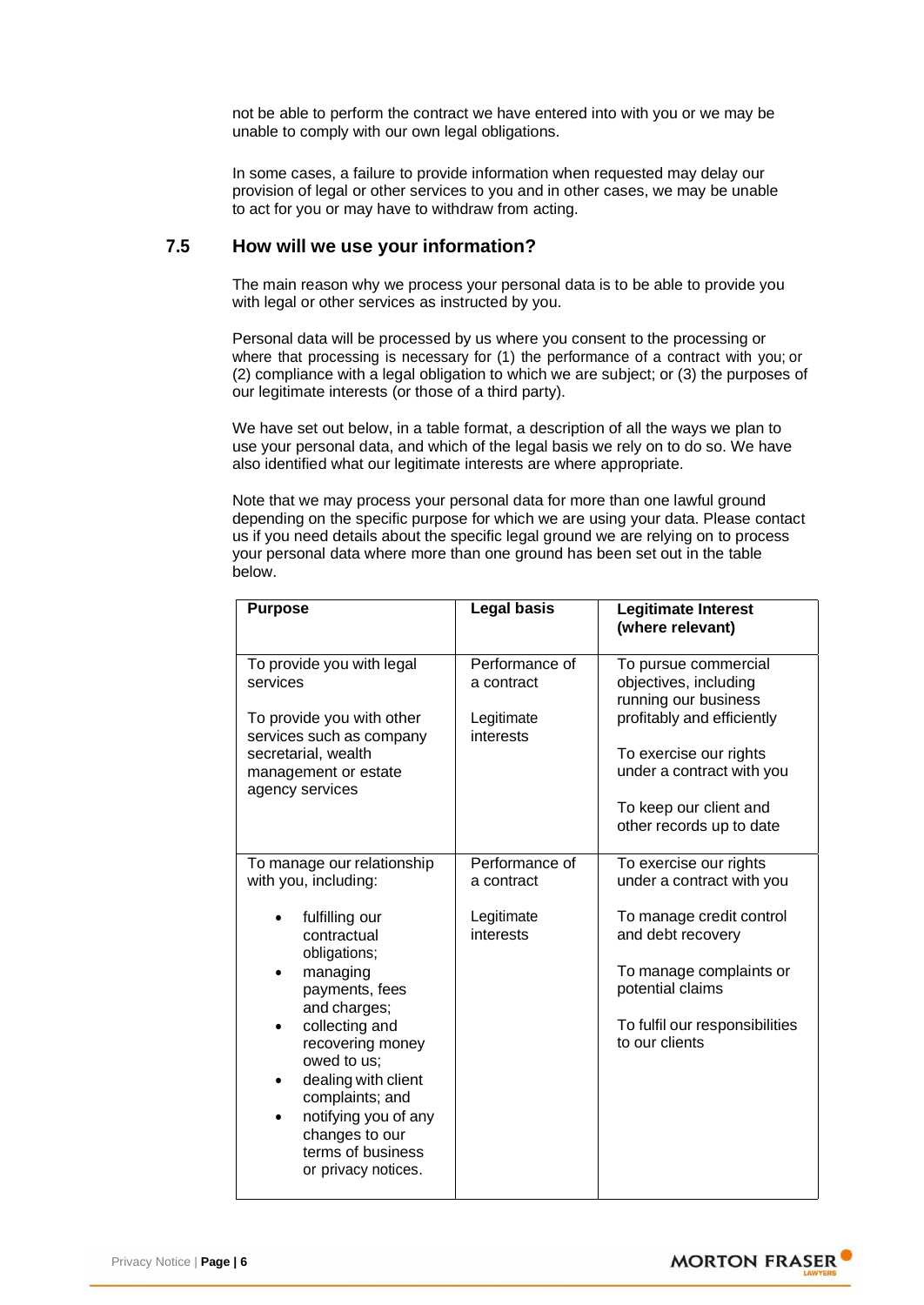| To carry out identity<br>verification and fraud<br>prevention checks,<br>background checks and<br>anti-money laundering<br>procedures                          | Legal obligation<br>Legitimate<br>interests | To prevent fraud or money<br>laundering<br>To protect our business<br>and reputation                              |
|----------------------------------------------------------------------------------------------------------------------------------------------------------------|---------------------------------------------|-------------------------------------------------------------------------------------------------------------------|
| To improve and develop<br>our services                                                                                                                         | Legitimate<br>interests                     | To improve our services<br>and our efficiency                                                                     |
| To manage our business<br>as a whole, including:<br>financial<br>management and<br>administration;<br>business planning;<br>corporate<br>governance;<br>audits | Legal obligation<br>Legitimate<br>interests | To improve our services<br>and our efficiency<br>To operate an efficient and<br>profitable commercial<br>business |
| To comply with<br>relevant legal<br>obligations<br>To comply with reporting<br>obligations to regulatory<br>bodies                                             | Legal obligation                            |                                                                                                                   |
| To protect the rights,<br>property, or safety of our<br>staff, our clients, or others                                                                          | Legal obligation<br>Legitimate<br>interests | To manage the safety of<br>our staff, clients and others                                                          |
| To establish, exercise or<br>defend our legal rights                                                                                                           | Legitimate<br>interests                     | To enforce our legal rights                                                                                       |

Where we process Special Categories of Personal Data, we will generally do so on the basis that (1) it is necessary for the establishment, exercise or defence of legal claims or (2) it is necessary for reasons of substantial public interest (as permitted by Schedule 1 of the Data Protection Act 2018, for example for the purposes of fraud prevention). In exceptional circumstances, we may process Special Categories of Personal Data on the basis of your explicit consent or where it is necessary to protect your vital interests or those of another individual. Other lawful bases for processing Special Categories of Personal Data may apply from time to time, but we would inform you of this at the relevant time.

Where we process Criminal Conviction Data, we only do so where authorised by law, in particular Schedule 1 of the Data Protection Act 2018.

Please note that we may process your personal data without your knowledge or consent, in compliance with the above rules, where this is required or permitted by law.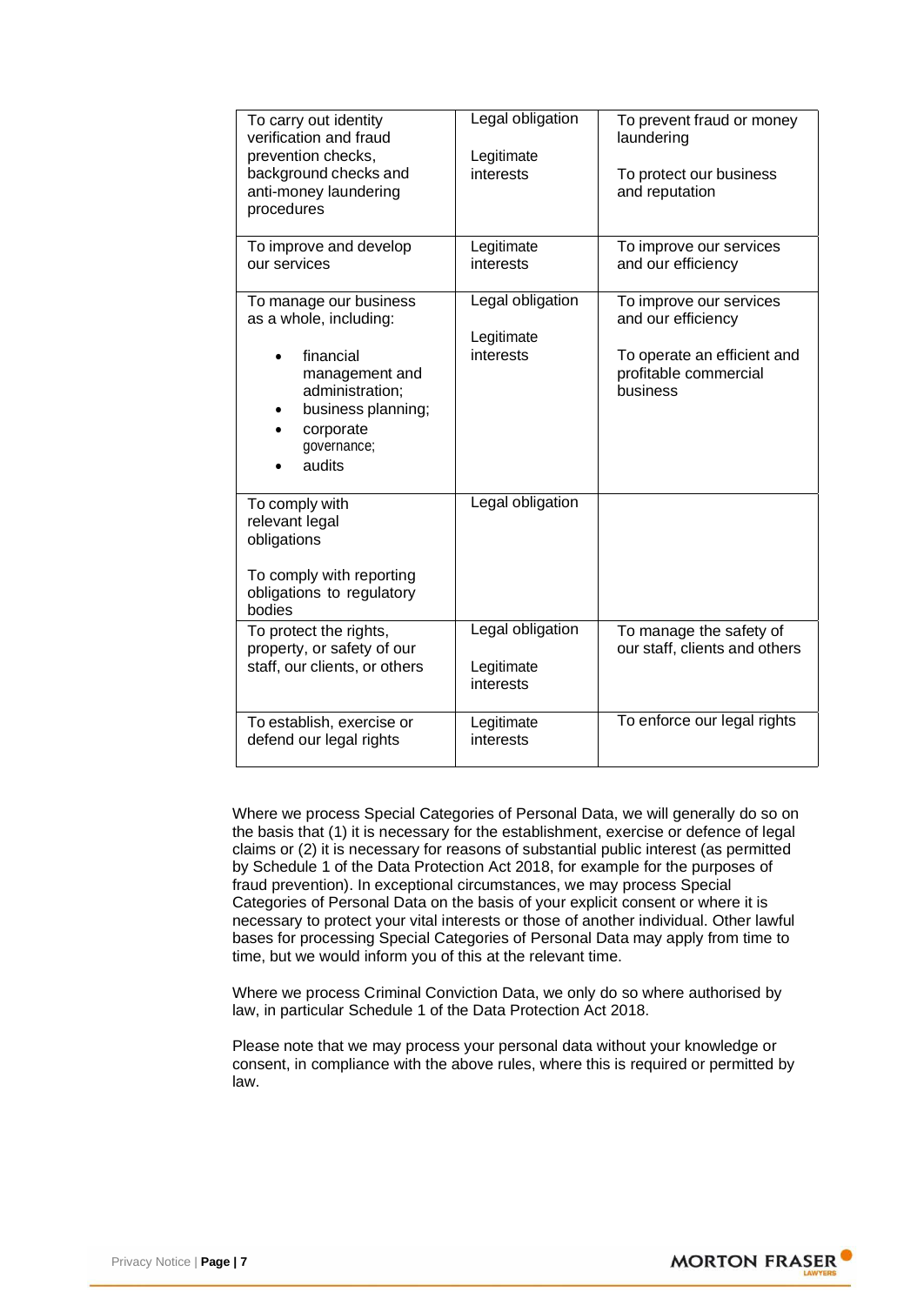#### **7.6 Who do we share your personal data with?**

There may be circumstances in which we may also need to share your personal data with certain third parties. The third parties to which we may transfer your personal data include:

- other third parties to any transaction, dispute, legal proceedings or other legal matter on which we are advising you (including other professional advisers, external counsel, expert witnesses, courts and tribunals, search agencies, surveyors, sheriff officers, etc);
- our service providers who provide IT and system administration services (including client management systems, anti-money laundering, data rooms and other software services). A list of our current suppliers can be provided on request;
- our agents and service providers who we engage in the provision of our services, including professional advisers, bankers, surveyors, external counsel, insurers, auditors and others;
- fraud prevention agencies and credit reference agencies;
- any relevant regulatory authority, including the Law Society of Scotland, the Scottish Legal Complaints Commission, the Law Society of England & Wales, the Solicitors Regulation Authority, the Financial Conduct Authority and the Information Commissioner's Office.
- the police and any other law enforcement agency, HM Revenue & Customs or other government body;
- public registers and public information resources, such as Companies House or Registers of Scotland;
- third parties to whom we may choose to sell, transfer, or merge parts of our business or our assets.

Any sharing of your personal data will only take place either where we are legally obliged to do so, where it is necessary for the performance of a contract with you or where it is in our legitimate interests to do so, including as follows:

- to maintain network and information security;
- to develop and improve our services in order to remain competitive;
- to undertake reference checks, credit checks and risk assessments;
- to protect and defend our legal rights;
- to pursue our commercial objectives where this does not override your rights and freedoms as a data subject.

#### **7.7 International transfers**

*General information.* We hold all personal data relating to clients within the UK, however some of our third party service providers (such as Eventbrite) are headquartered or based outside of the UK so their processing of your personal data may involve a transfer of data outside of the UK.

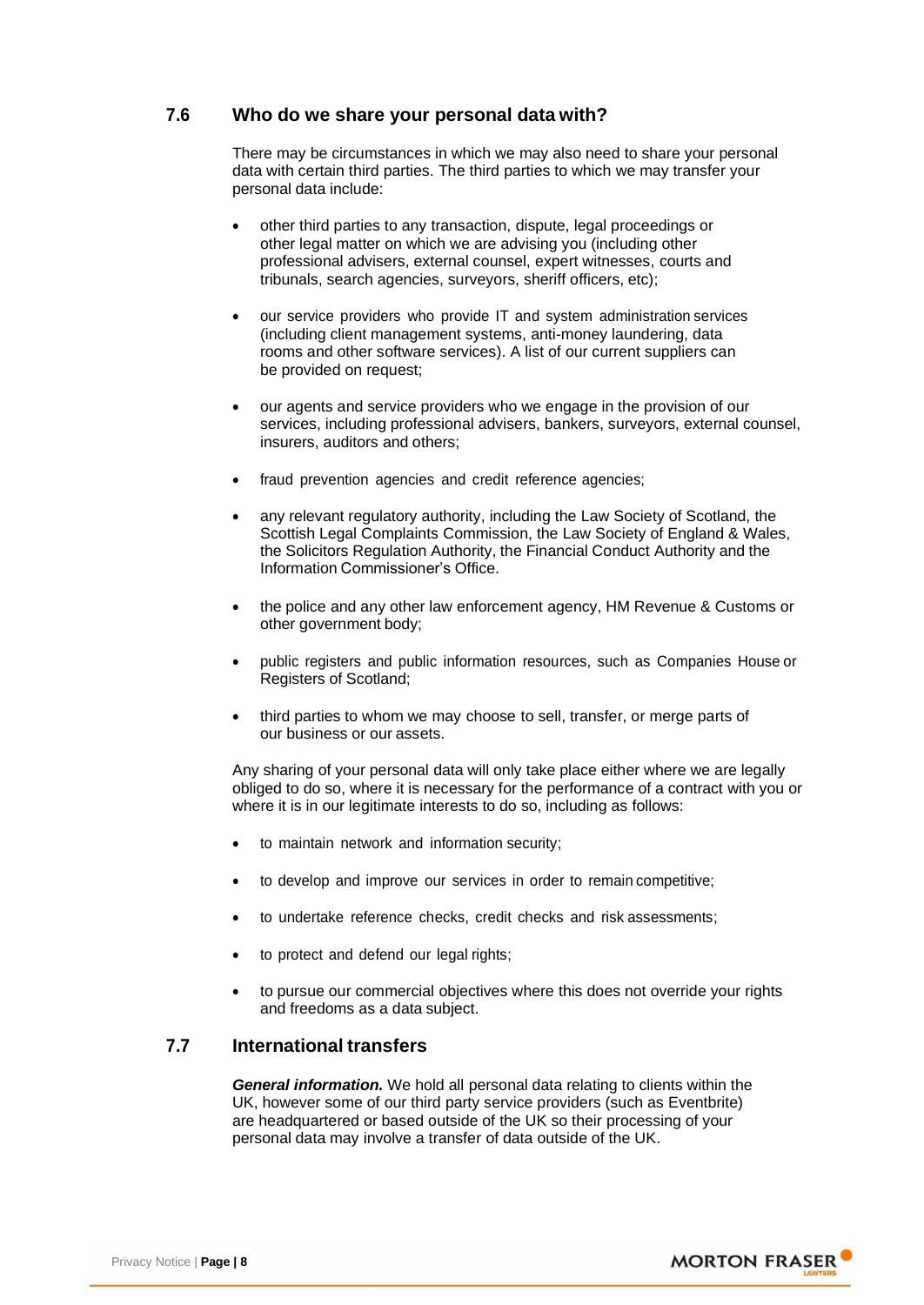We will only send your personal data outside of the UK:

- where you instruct us to do so, including where we are required to do so as part of the legal services that you have instructed us to provide (for example when we deal with professional advisors outwith the UK on your behalf or when we deal with counterparties to a transaction or other legal matter outwith the UK on your behalf);
- where we are instructed on your behalf by someone outwith the UK (for example your professional advisors outwith the UK);
- where we need to do so in order to comply with our or your legal obligations;
- where the transfer is necessary for reasons of public interest;
- where the transfer is necessary for the establishment, exercise or defence of legal rights.

Whenever we transfer your personal data outside of the UK, we will seek to ensure that it is protected to a similar degree as within the UK by using appropriate safeguards, which may include the following:

- we will only transfer your personal data to countries that have been deemed to provide an adequate level of protection for personal data.
- where the recipient organisation is not located in a country with an adequacy decision, we may use specific contracts approved by the UK which give personal data the same protection it has in UK.

The safeguards used will depend on the circumstances of the transfer and the location of the non-UK recipient.

*Fraud and credit information.* Fraud prevention agencies and credit reference agencies may transfer your personal data outside of the UK. Whenever they transfer your personal data outside of the UK, they will impose contractual obligations on the recipients of that data. Those obligations require the recipient to protect your personal data to the standard required in the UK. They may also require the recipient to subscribe to 'international frameworks' intended to enable secure data sharing.

#### **7.8 Automated-decision making or profiling**

.

We do not use automated decision-making (including profiling) to make any decisions which would produce a legal or similarly significant effect on you.

#### **7.9 How long do we retain your personal data?**

We will retain your personal data for as long as necessary to fulfil the purposes for which the personal data was obtained and to comply with any legal, accounting or reporting requirements.

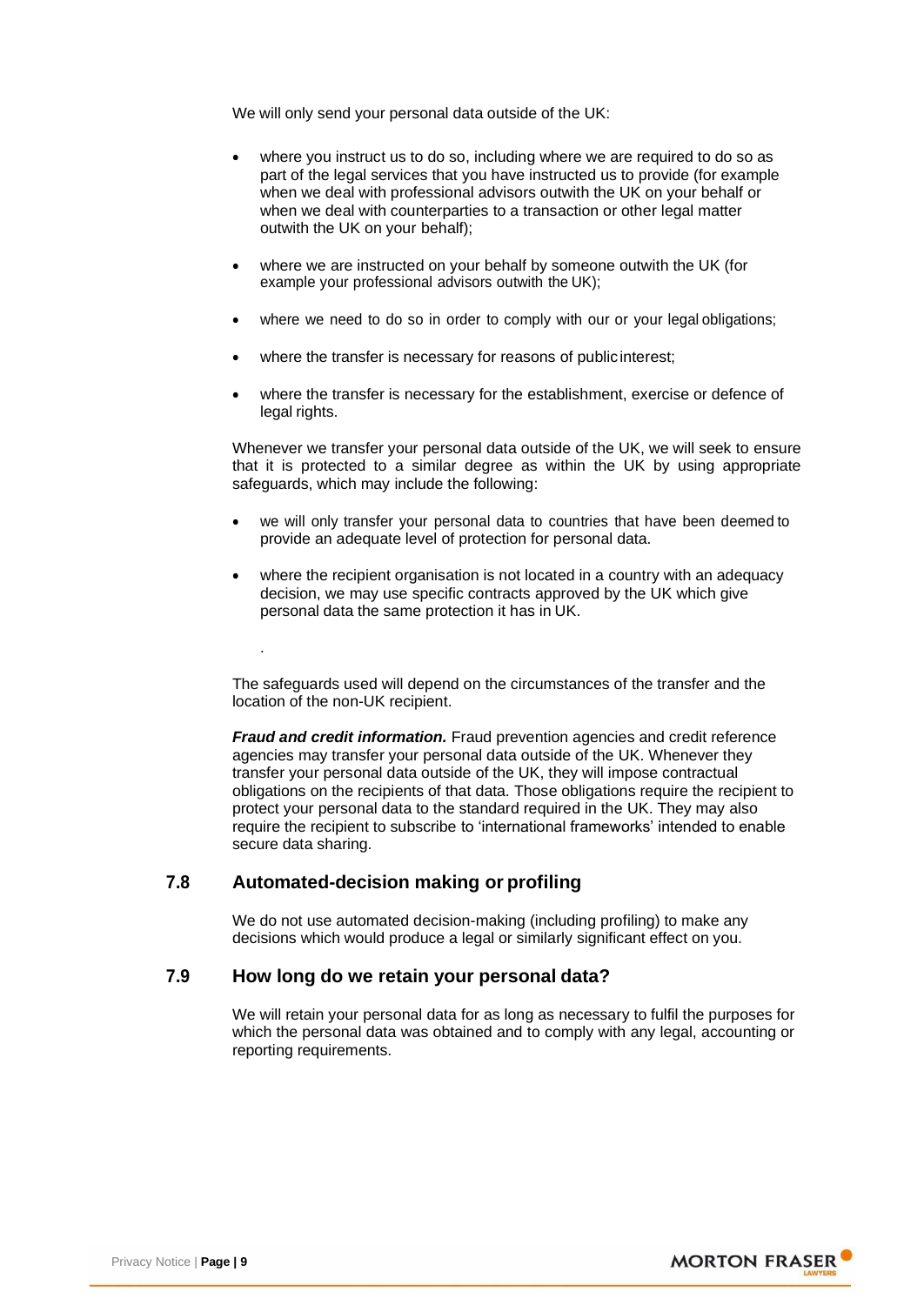Generally speaking, we will keep your client files (and any personal data contained therein) for a minimum period of ten years following completion of the matters, so that we are able to respond to a question, complaint or claim. We will keep the information used to verify your identity, and other related client due diligence information, for five years after you cease to be our client.

Retention periods for records are determined on the basis of the type of record, the nature of the service or advice that we have provided, and any applicable legal or regulatory requirements. We follow the guidelines issued by the Law Society of Scotland concerning the retention of client files (including personal data contained therein), but the rules that apply to determine how long it is appropriate to hold client files can be complex and varied. If you require further information about our retention periods, please contact our Data Protection Officer using the contact details above.

**MORTON FRASER**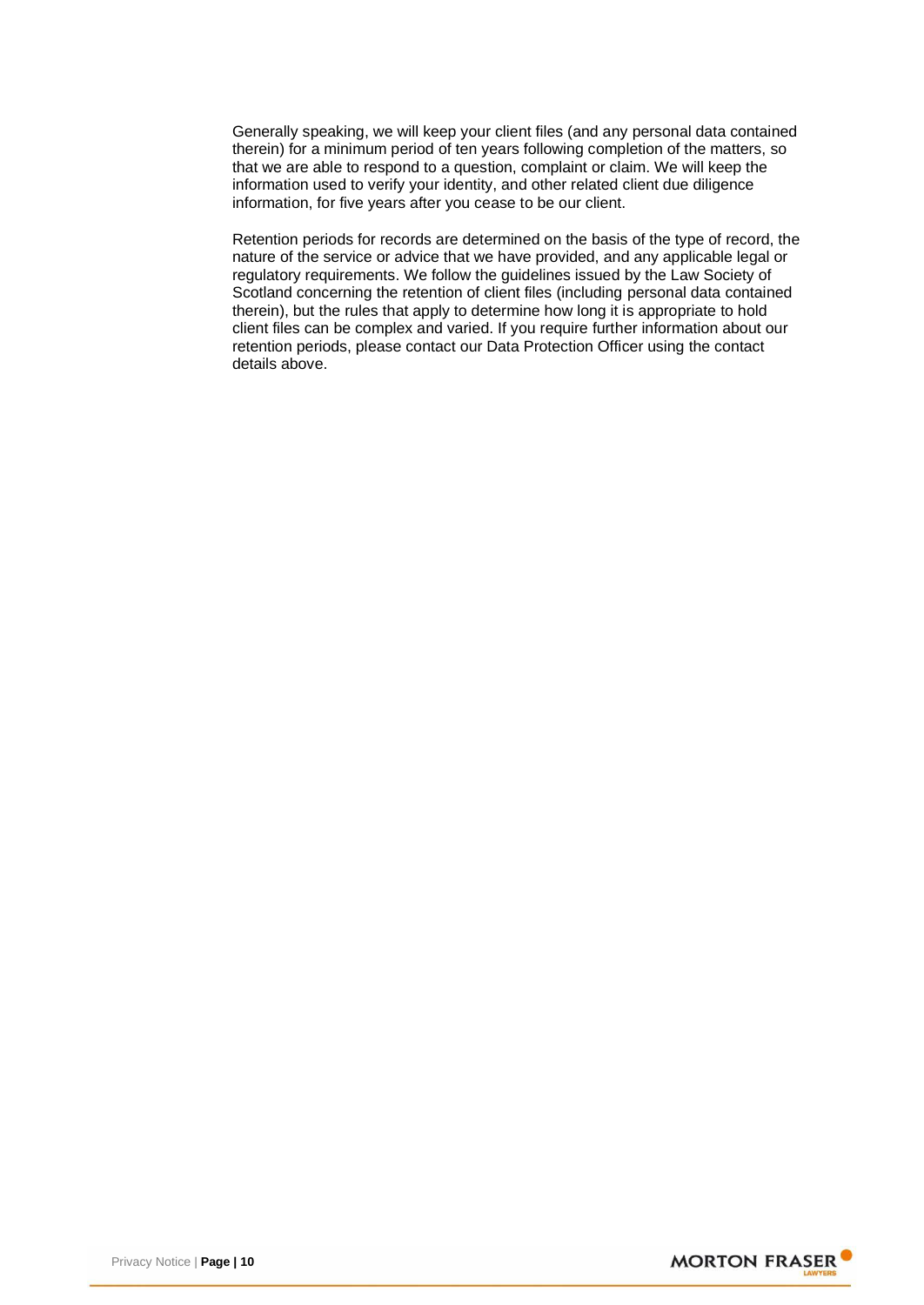## **8 Individuals who are related to a client organisation**

#### **8.1 Who does this part of the Privacy Notice applyto?**

This part of the Privacy Notice applies to:

- individuals who are directors, officers, partners, shareholders or other owners or beneficial owner of an organisation that is our client (the **client organisation**); and
- individuals who work for the clientorganisation (as an employee, consultant, worker or otherwise).

#### **8.2 What personal data do we collect and process?**

Depending on the work we are doing for the client organisation, we may obtain and process different kinds of personal data about you in the course of providing legal services to our client, which we have grouped together follows:

- **Identity Data** includes first name, last name, nationality, marital status, title, date of birth, gender and National Insurance number.
- **Contact Data** includes home and/or business addresses, email addresses and telephone numbers.
- **Transaction Data** includes information obtained by providing legal and other services to our client and other details of our interactions including correspondence and conversations.
- **Employment Data** includes details about who you work for and your role in any such organisation, your employment history and your credentials.
- **Financial Data** includes bank account and payment card details.
- **Social Data** includes information about your family, lifestyle and social circumstances.
- **Public Data** includes publicly available information such as details on Companies House or otherwise publicly available on the Internet.
- **Marketing and Communications Data** includes your preferences in receiving marketing from us and your communication preferences.
- **Special Categories of Personal Data** includes information about racial or ethnic origin, health, sexual orientation or sex life, political, philosophical or religious beliefs, trade union membership and genetic or biometricdata.
- **Criminal Convictions Data** includes information about criminal convictions or offences.

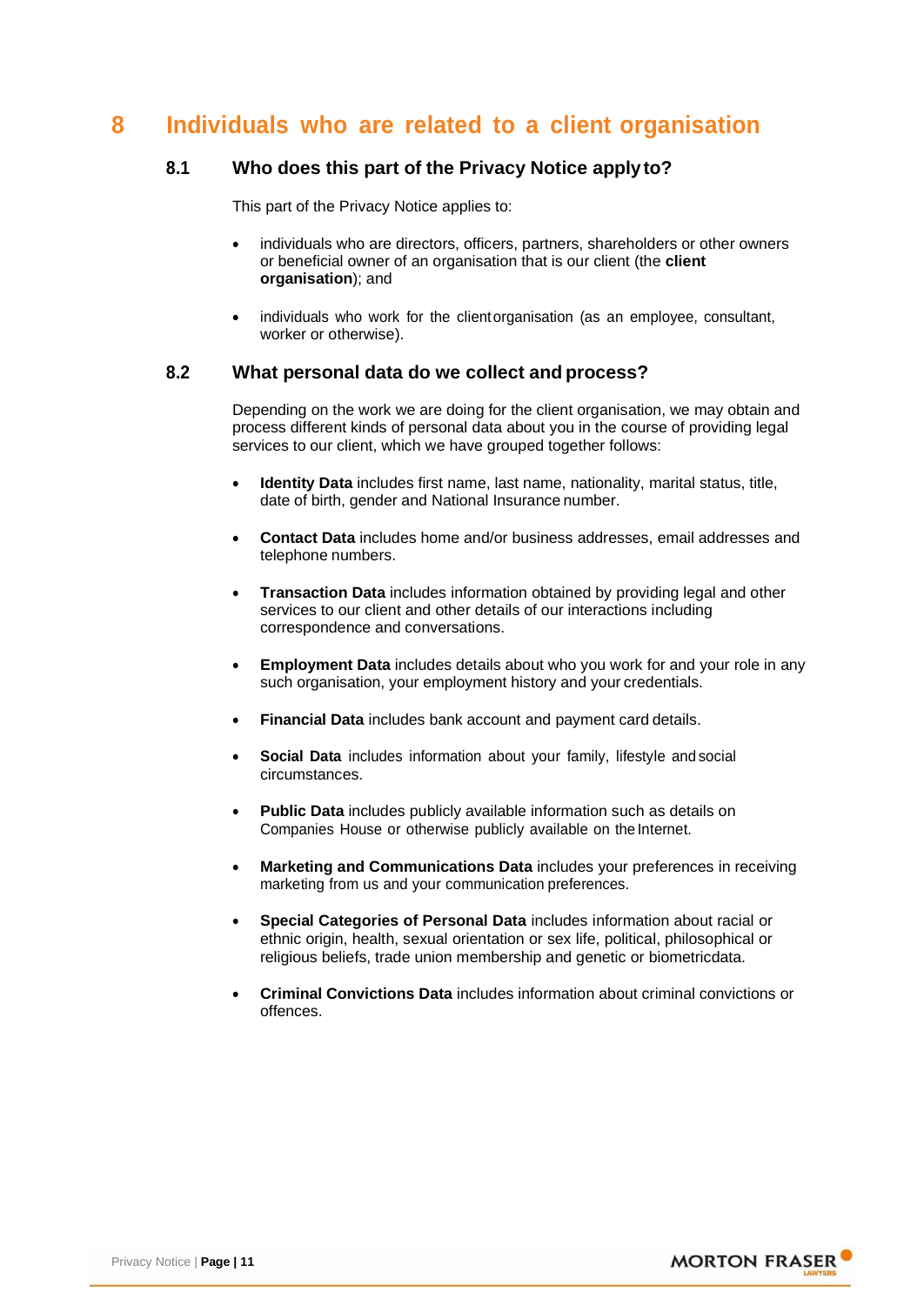Data protection law treats some types of personal data as special. We will only obtain and use the **Special Categories of Personal Data** and the **Criminal Convictions Data** where we need to and where data protection law allows us to do so.

#### **8.3 How is your personal data obtained?**

We use different methods to collect data from and about you including through:

- **Direct interactions**. You may give us your personal data (including Special Categories of Personal Data and Criminal Convictions Data) through any number of direct interactions. This includes personal data you provide when you:
	- make an enquiry about our services on behalf of the client organisation;
	- instruct us to provide legal or other services and during the course of the provision of legal or other services on behalf of the clientorganisation;
	- correspond with us by post, phone, email, social media or otherwise;
	- provide feedback or respond to surveys
	- register for, attend or participate in events or seminars hosted or provided by us.
- **From the client organisation**. We may receive or obtain personal data about you from your organisation or from your colleagues. This includes personal data provided to us by your organisation relating to your work contact details, details about your role in any such organisation and your credentials.
- **Third parties or publicly available sources**. We may receive or obtain personal data about you from various third parties and publicly available sources as set out:
	- fraud prevention agencies and credit reference agencies.
	- social media providers and other Internet sites (such as Twitter or LinkedIn).
	- Companies House, the Electoral Register, Registers of Scotland and other public bodies.
	- organisations or businesses that refer you (or the client organisation) to us, such as other law firms, other clients, accountants or financial institutions
	- other professional advisors, financial institutions, expert witnesses, courts and tribunals, mediators, arbiters, title and search agents and others with whom we interact in connection with the services that we provide to the client organisation.

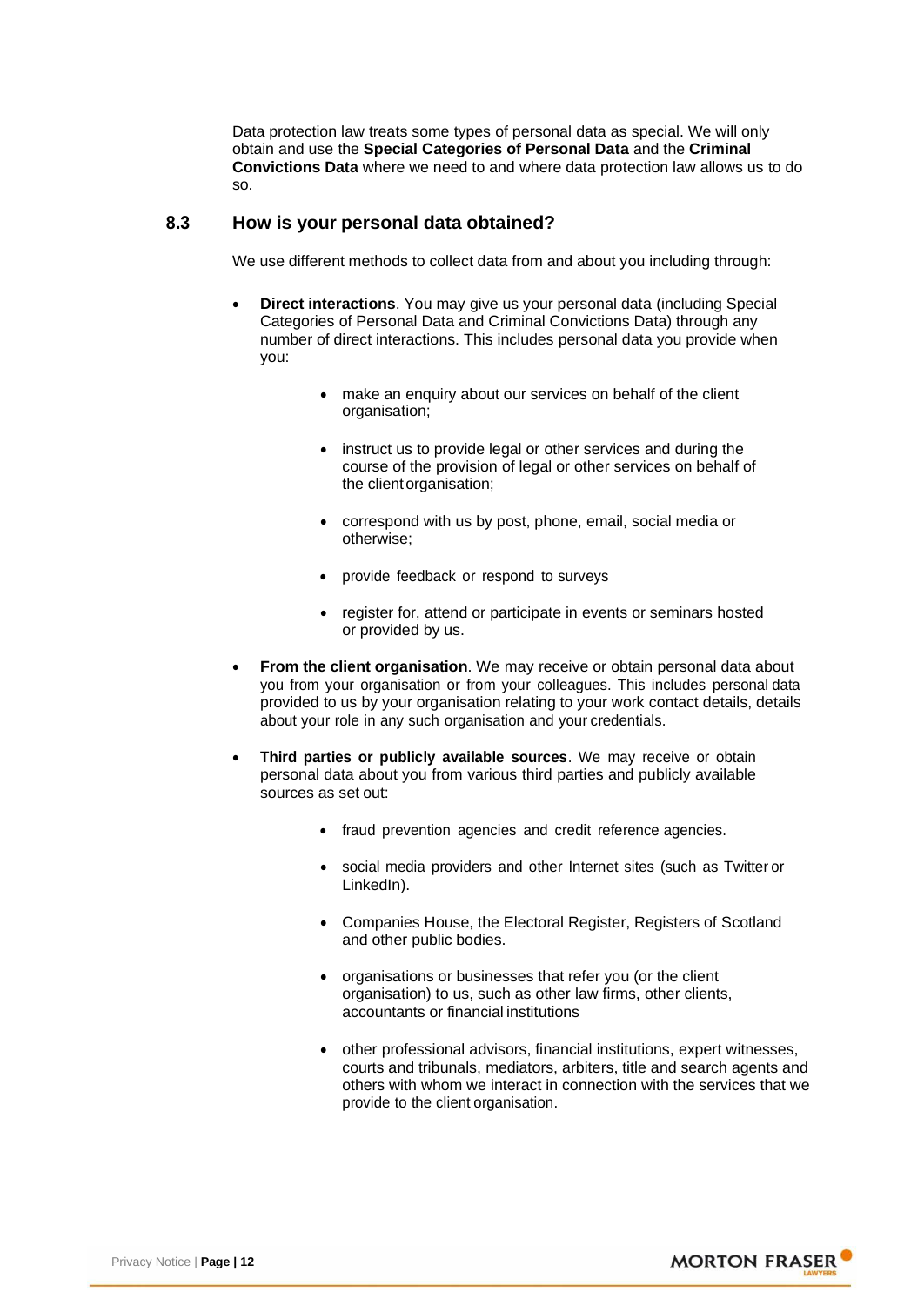#### **8.4 Failure to provide information**

Where we need to collect personal data by law (for example in order to carry out identity verification and anti-money laundering checks), or under the terms of a contract we have with you and you fail to provide that data when requested, we may not be able to perform the contract we have entered into with the client organisation or we may be unable to comply with our own legal obligations.

In some cases, a failure to provide information when requested may delay our provision of legal services to the client organisation and in other cases, we may be unable to act for the client organisation or may have to withdraw from acting.

#### **8.5 How will we use your information?**

The main reason why we process your personal data is to be able to provide the client organisation with legal services as instructed by such client organisation.

Personal data will be processed by us where you consent to the processing or where that processing is necessary for (1) compliance with a legal obligation to which we are subject; or (2) the purposes of our legitimate interests (or those of a third party).

We have set out below, in a table format, a description of all the ways we plan to use your personal data, and which of the legal basis we rely on to do so. We have also identified what our legitimate interests are where appropriate.

Note that we may process your personal data for more than one lawful ground depending on the specific purpose for which we are using your data. Please contact us if you need details about the specific legal ground we are relying on to process your personal data where more than one ground has been set out in the table below.

| <b>Purpose</b>                                                                                                                                                                                                                                                                                  | Legal basis             | <b>Legitimate Interest</b><br>(where relevant)                                                                                                                                                                                                                                  |
|-------------------------------------------------------------------------------------------------------------------------------------------------------------------------------------------------------------------------------------------------------------------------------------------------|-------------------------|---------------------------------------------------------------------------------------------------------------------------------------------------------------------------------------------------------------------------------------------------------------------------------|
| To provide the client<br>organisation with legal<br>or other services<br>To provide the client<br>organisation with other<br>services such as company<br>secretarial or estate agency<br>services<br>To contact you in the<br>course of providing our<br>services to the client<br>organisation | Legitimate<br>interests | To pursue commercial<br>objectives, including<br>running our business<br>profitably and efficiently<br>To provide legal and other<br>services to the client<br>organisation<br>To fulfil our contractual<br>obligations to the client<br>organisation<br>To keep our client and |
| To use information about<br>you where relevant to the<br>legal or other services we<br>provide to the client<br>organisation                                                                                                                                                                    |                         | other records up to date                                                                                                                                                                                                                                                        |

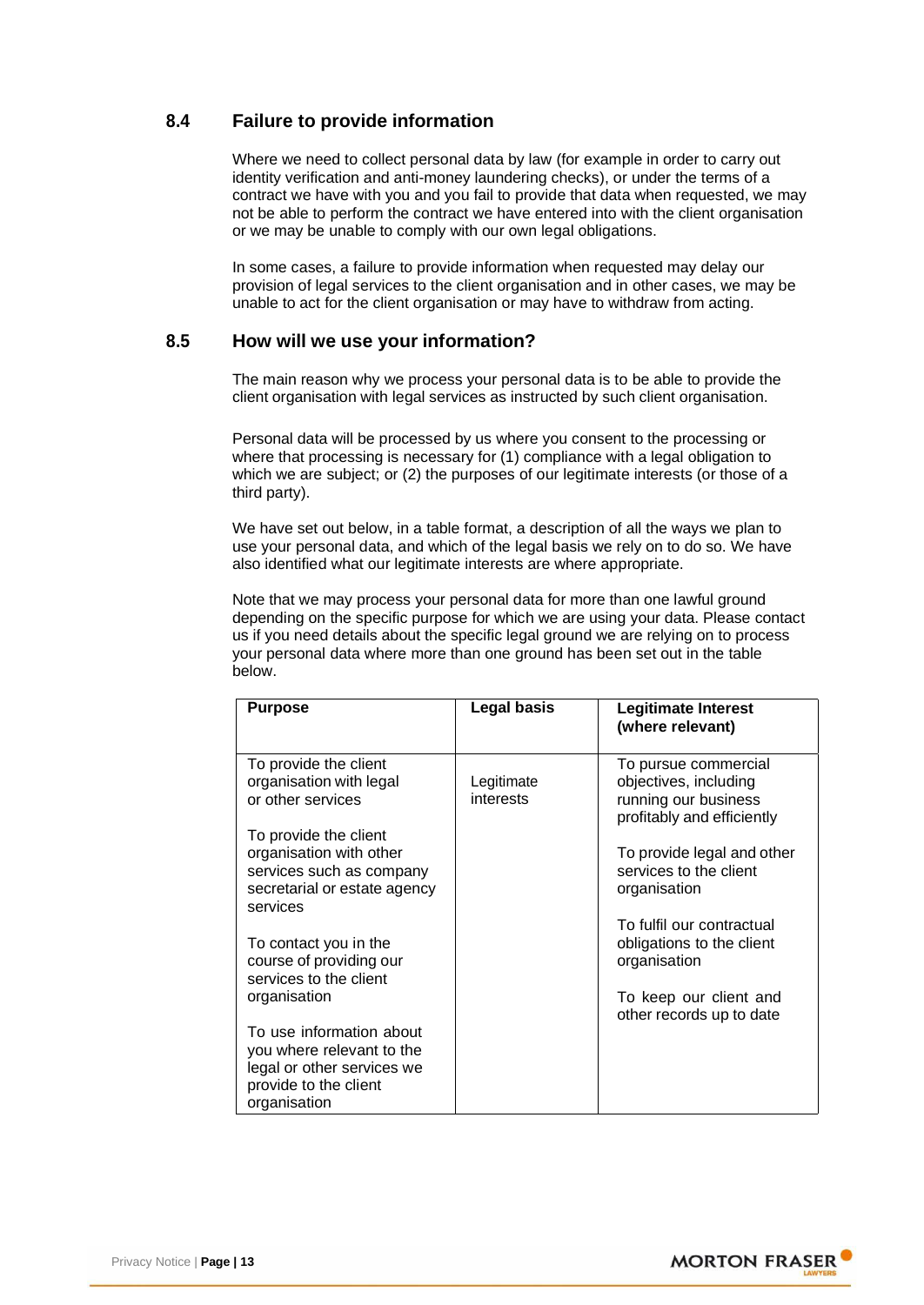| To manage our relationship<br>with you, including:<br>fulfilling our<br>contractual<br>obligations;<br>managing<br>payments, fees<br>and charges;<br>collecting and<br>recovering money<br>owed to us;<br>dealing with client<br>complaints; and<br>notifying you of any<br>٠<br>changes to our<br>terms of business<br>or privacy notices. | Legitimate<br>interests                     | To exercise our rights<br>under a contract with the<br>client organisation<br>To manage credit control<br>and debt recovery<br>To manage complaints or<br>potential claims<br>To fulfil our responsibilities<br>to our clients |
|---------------------------------------------------------------------------------------------------------------------------------------------------------------------------------------------------------------------------------------------------------------------------------------------------------------------------------------------|---------------------------------------------|--------------------------------------------------------------------------------------------------------------------------------------------------------------------------------------------------------------------------------|
| To carry out identity<br>verification and fraud<br>prevention checks,<br>background checks and<br>anti-money laundering<br>procedures (relating to<br>directors, officers, partners,<br>shareholders and other<br>owners and beneficial<br>owners only)                                                                                     | Legal obligation<br>Legitimate<br>interests | To prevent fraud or money<br>laundering<br>To protect our business<br>and reputation                                                                                                                                           |
| To improve and develop<br>our services                                                                                                                                                                                                                                                                                                      | Legitimate<br>interests                     | To improve our services<br>and our efficiency                                                                                                                                                                                  |
| To manage our business<br>as a whole, including:<br>financial<br>management and<br>administration;<br>business planning;<br>corporate<br>governance;<br>audits                                                                                                                                                                              | Legal obligation<br>Legitimate<br>interests | To improve our services<br>and our efficiency<br>To operate an efficient and<br>profitable commercial<br>business                                                                                                              |
| To comply with<br>relevant legal<br>obligations<br>To comply with reporting<br>obligations to regulatory<br>bodies                                                                                                                                                                                                                          | Legal obligation                            |                                                                                                                                                                                                                                |
| To protect the rights,<br>property, or safety of our<br>staff, our clients, or others                                                                                                                                                                                                                                                       | Legal obligation<br>Legitimate<br>interests | To manage the safety of<br>our staff, clients and others                                                                                                                                                                       |
| To establish, exercise or<br>defend our legal rights                                                                                                                                                                                                                                                                                        | Legitimate<br>interests                     | To enforce our legal rights                                                                                                                                                                                                    |

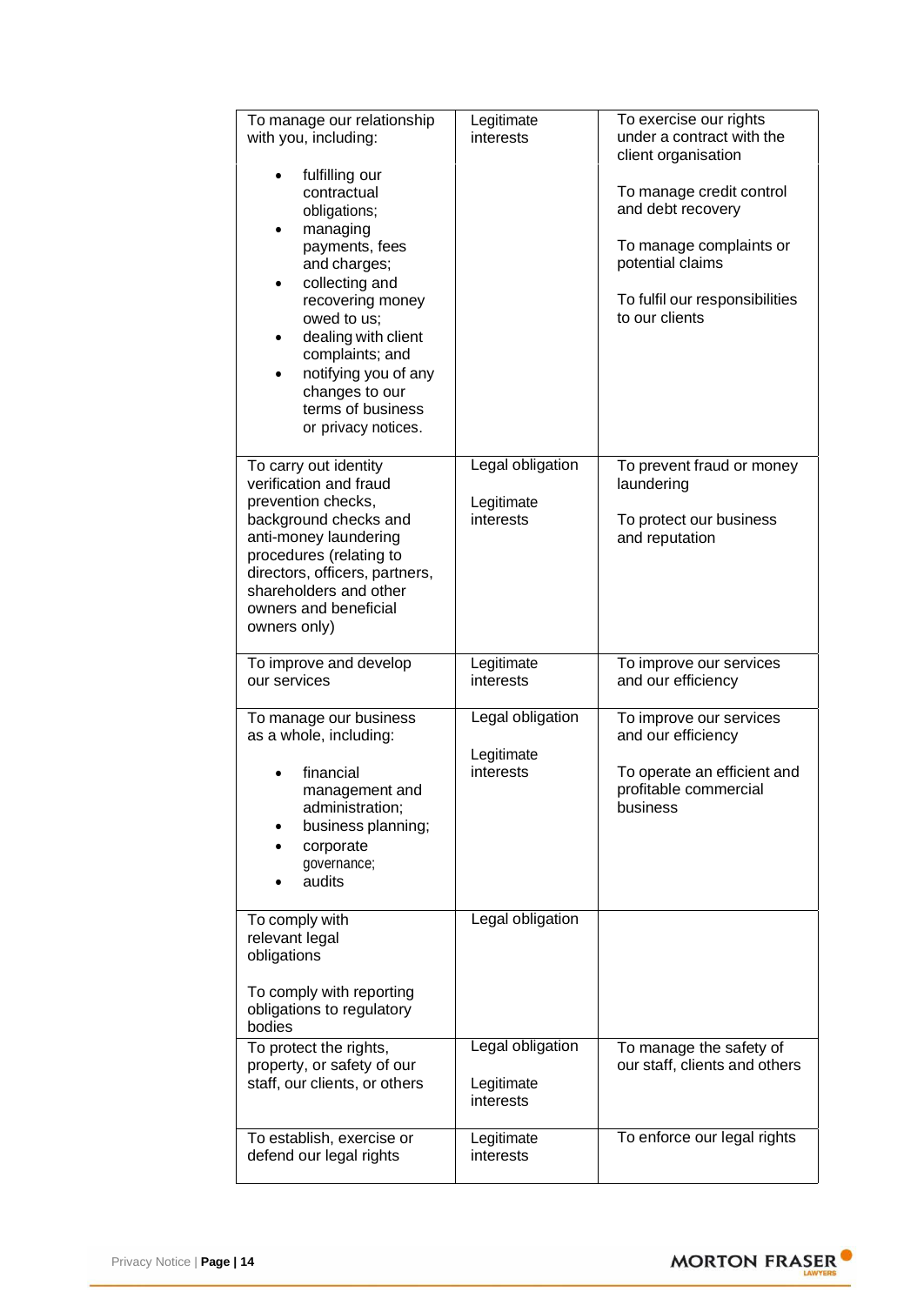Where we process Special Categories of Personal Data, we will generally do so on the basis that (1) it is necessary for the establishment, exercise or defence of legal claims or (2) it is necessary for reasons of substantial public interest (as permitted by Schedule 1 of the Data Protection Act 2018, for example for the purposes of fraud prevention). In exceptional circumstances we may process Special Categories of Personal Data with your explicit consent or where it is necessary to protect your vital interests or those of another individual. Other lawful bases for processing Special Categories of Personal Data may apply from time to time, but we would inform you of this at the relevant time.

Where we process Criminal Conviction Data, we only do so where authorised by law, in particular by Schedule 1 of the Data Protection Act 2018.

Please note that we may process your personal data without your knowledge or consent, in compliance with the above rules, where this is required or permitted by law.

#### **8.6 Who do we share your personal data with?**

There may be circumstances in which we may also need to share your personal data with certain third parties. The third parties to which we may transfer your personal data include:

- your organisation (our client organisation) and your colleagues withinsuch organisation;
- other third parties to any transaction, dispute, legal proceedings or other legal matter on which we are advising the client organisation (including other professional advisers, external counsel, expert witnesses, courts and tribunals, search agencies, surveyors, sheriff officers, etc);
- other professional advisers and agents engaged by the client organisation;
- our service providers who provide IT and system administration services (including client management systems, anti-money laundering, data rooms and other software services). A list of our current suppliers can be provided on request;
- our agents and service providers who we engage in the provision of our services, including professional advisers, bankers, surveyors, external counsel, insurers, auditors and others;
- fraud prevention agencies and credit reference agencies;
- any relevant regulatory authority, including the Law Society of Scotland, the Scottish Legal Complaints Commission, the Law Society of England & Wales, the Solicitors Regulation Authority, the Financial Conduct Authority and the Information Commissioner's Office.
- the police and any other law enforcement agency, HM Revenue & Customs or other government body;
- public registers and public information resources, such as Companies Houseor Registers of Scotland;

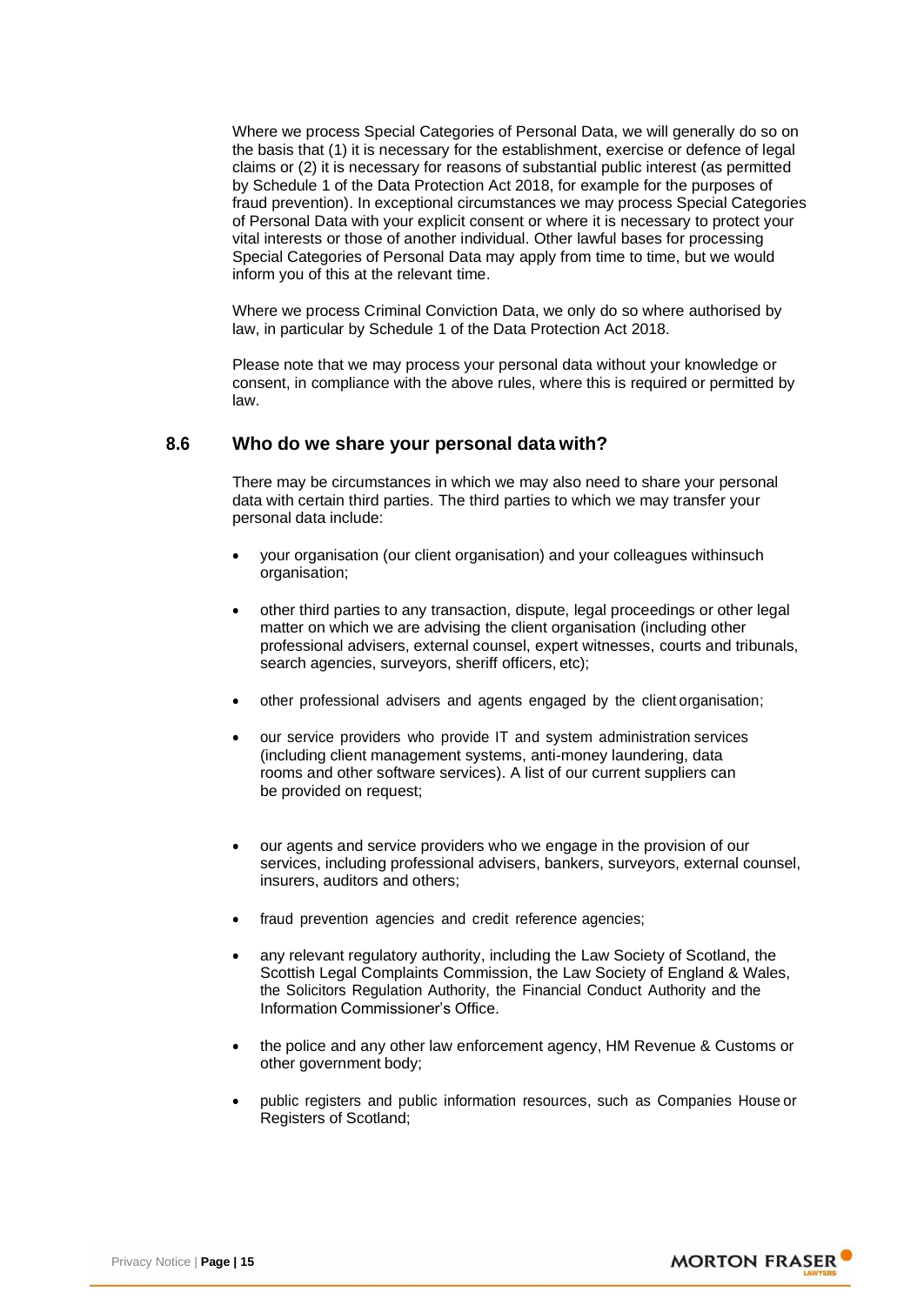• third parties to whom we may choose to sell, transfer, or merge parts of our business or our assets.

Any sharing of your personal data will only take place either where we are legally obliged to do so or where it is in our legitimate interests to do so, including as follows:

- to provide legal and other services to the client organisation;
- to maintain network and information security;
- to develop and improve our services in order to remain competitive;
- to undertake reference checks, credit checks and risk assessments;
- to protect and defend our legal rights;
- to pursue our commercial objectives where this does not override your rights and freedoms as a data subject.

#### **8.7 International transfers**

*General information.* We hold all personal data relating to clients (and their employees, directors and owners) within the UK, however some of our third party service providers (such as Eventbrite) are headquartered or based outside of the UK so their processing of your personal data may involve a transfer of data outside of the UK.

We will only send your personal data outside of the UK:

- where you instruct us to do so or where you consent to us doing so;
- where we are required to do so as part of the legal services that the client organisation has instructed us to provide (for example when we deal with professional advisors outwith the UKon behalf of the client organisation or when we deal with counterparties to a transaction or other legal matter outwith the UK on behalf of the client organisation);
- where we are instructed on behalf of the client organisation by someone outwith the UK (for example your professional advisors outwith the UK);
- where we need to do so in order to comply with our or your or the client organisation's legal obligations;
- where the transfer is necessary for reasons of public interest;
- where the transfer is necessary for the establishment, exercise or defence of legal rights.

Whenever we transfer your personal data outside of the UK, we will seek to ensure that it is protected to a similar degree as within the UK by using appropriate safeguards, which may include the following:

• we will only transfer your personal data to countries that have been deemed to provide an adequate level of protection for personal data.

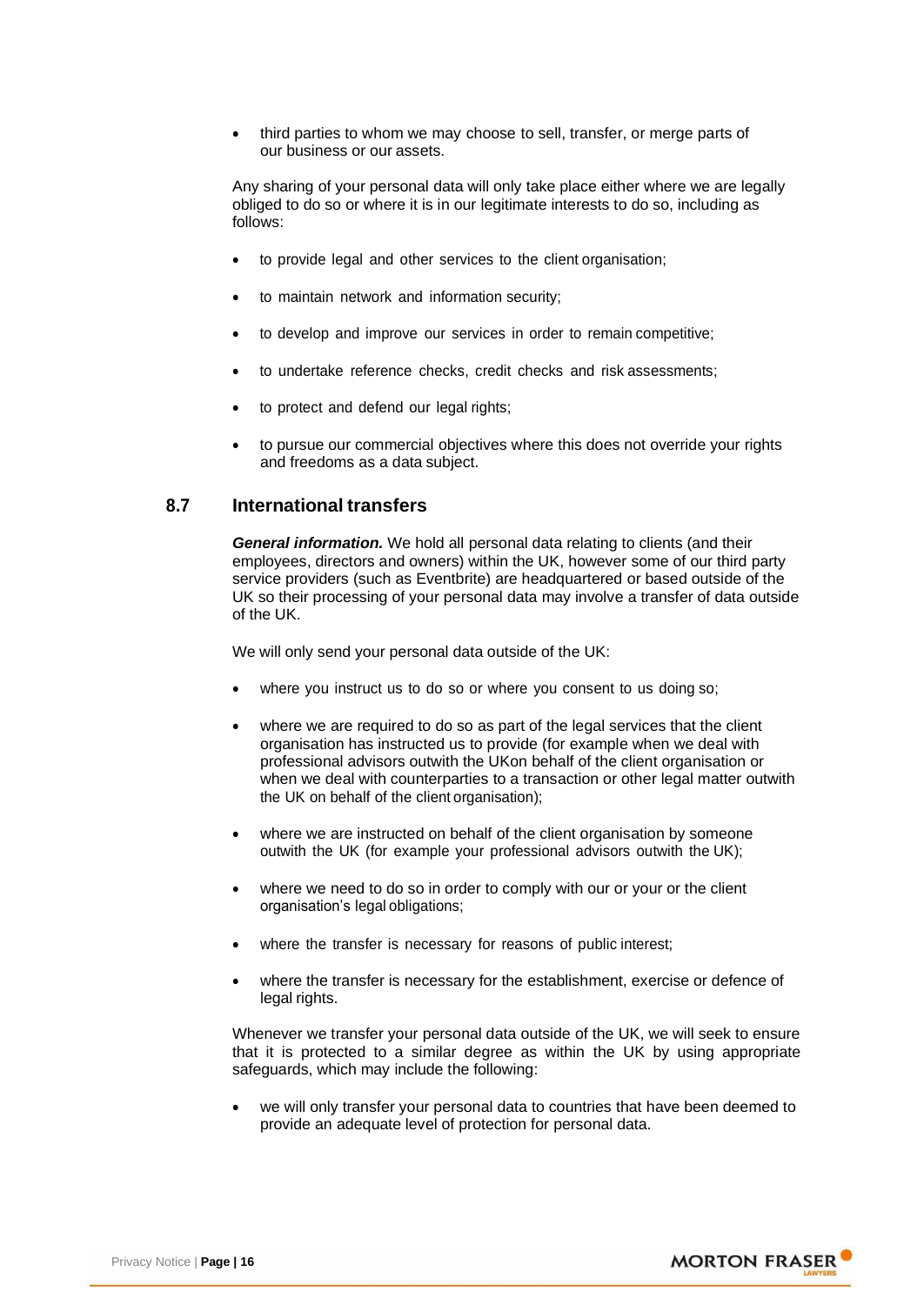where the recipient organisation is not located in a country with an adequacy decision, we may use specific contracts approved by the UK which give personal data the same protection it has in the UK.

The safeguards used will depend on the circumstances of the transfer and the location of the non-UK recipient.

*Fraud and credit information.* Fraud prevention agencies and credit reference agencies may transfer your personal data outside of the UK. Whenever they transfer your personal data outside of the UK, they will impose contractual obligations on the recipients of that data. Those obligations require the recipient to protect your personal data to the standard required in the UK. They may also require the recipient to subscribe to 'international frameworks' intended to enable secure data sharing.

#### **8.8 Automated-decision making or profiling**

We do not use automated decision-making (including profiling) to make any decisions which would produce a legal or similarly significant effect on you.

#### **8.9 How long do we retain your personal data?**

We will retain your personal data for as long as necessary to fulfil the purposes for which the personal data was obtained and to comply with any legal, accounting or reporting requirements.

Generally speaking, we will keep client files (and any personal data contained therein) for a minimum period of ten years following completion of the matter, so that we are able to respond to a question, complaint or claim. We will keep the information used to verify your identity, and other related client due diligence information, for five years after you're the relevant client organisation ceases to be our client.

Retention periods for records are determined on the basis of the type of record, the nature of the service or advice that we have provided, and any applicable legal or regulatory requirements. We follow the guidelines issued by the Law Society of Scotland concerning the retention of client files (including personal data contained therein), but the rules that apply to determine how long it is appropriate to hold client files can be complex and varied. If you require further information about our retention periods, please contact our Data Protection Officer using the contact details above.

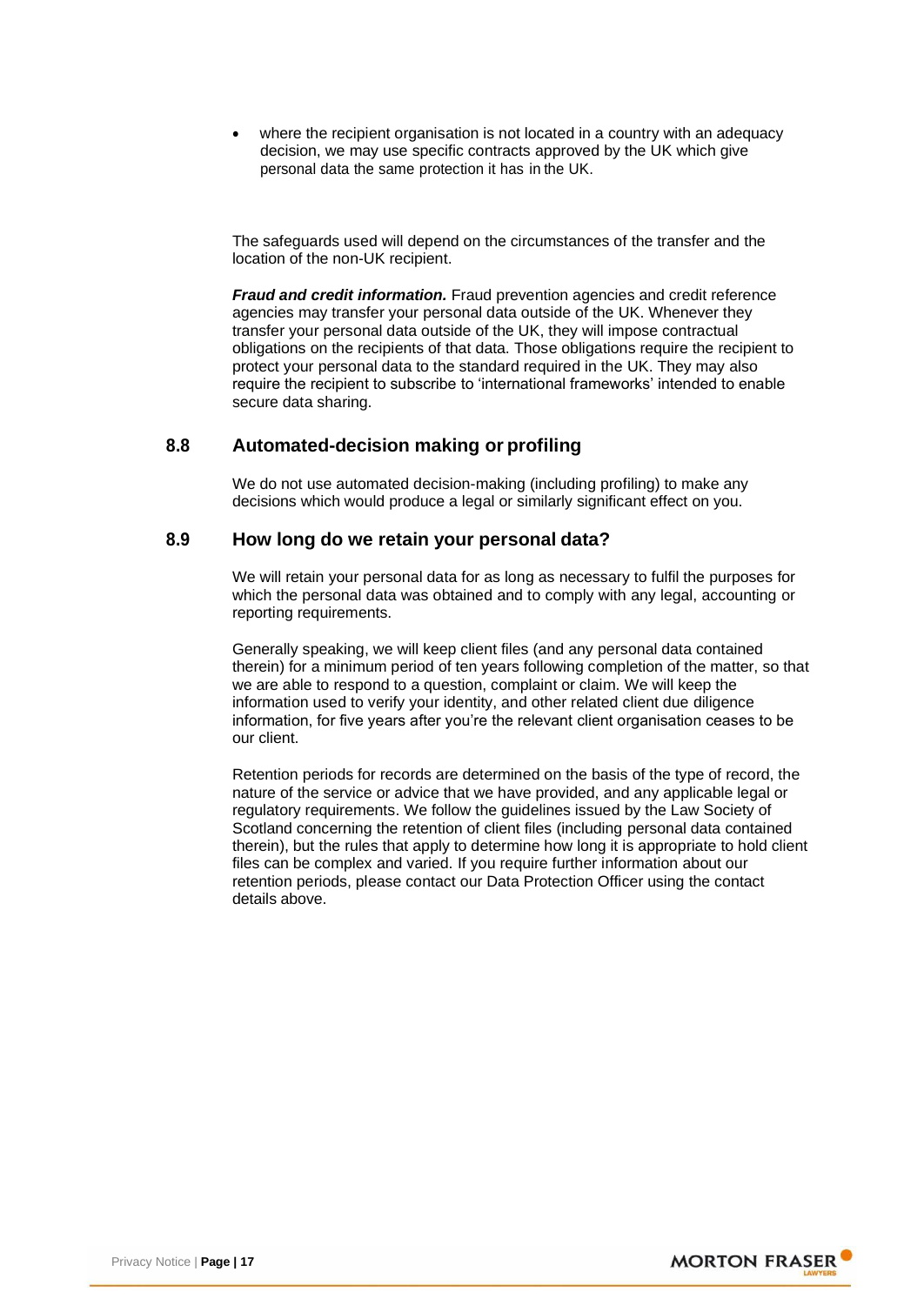# **9 Business and professional contacts**

#### **9.1 Who does this part of the Privacy Notice applyto?**

This part of the Privacy Notice applies to individuals who, or whose organisation, supply goods or services to us, provide professional services (including other solicitors, accountants, surveyors and financial advisers), have expressed an interest in us or have any other business or professional relationship with us (including where the organisation is a public authority, an industry body or regulatory authority or similar) and where:

- the individual is a sole trader, attorney, trustee, partner in a partnership, member of an unincorporated club or association or an employee of any of these; or
- the individual is an owner, director, officer, partner or authorised signatory or employee of an organisation or other entity (including public authorities).

#### **9.2 What personal data do we collect and process?**

We may obtain and process different kinds of personal data about you in the course of our business or professional relationship, which we have grouped together follows:

- **Identity Data** includes first name, last name, marital status, title, andgender.
- **Contact Data** includes business addresses, email addresses and telephone numbers.
- **Transaction Data** includes details of our interactions including correspondence and conversations.
- **Employment Data** includes details about who you work for and your role in any such organisation, your employment history and your credentials.
- **Financial Data** includes bank account and payment card details.
- **Public Data** includes publicly available information such as details on Companies House or otherwise publicly available on the Internet.
- **Marketing and Communications Data** includes your preferences in receiving marketing from us and your communication preferences.

#### **9.3 How is your personal data obtained?**

We use different methods to collect data from and about you including through:

- **Direct interactions**. You may give us your personal data through any number of direct interactions. This includes personal data you provide when you:
	- enter into discussions about potential contractual arrangements;
	- correspond with us by post, phone, email, social media or otherwise;
	- provide feedback or respond to surveys;

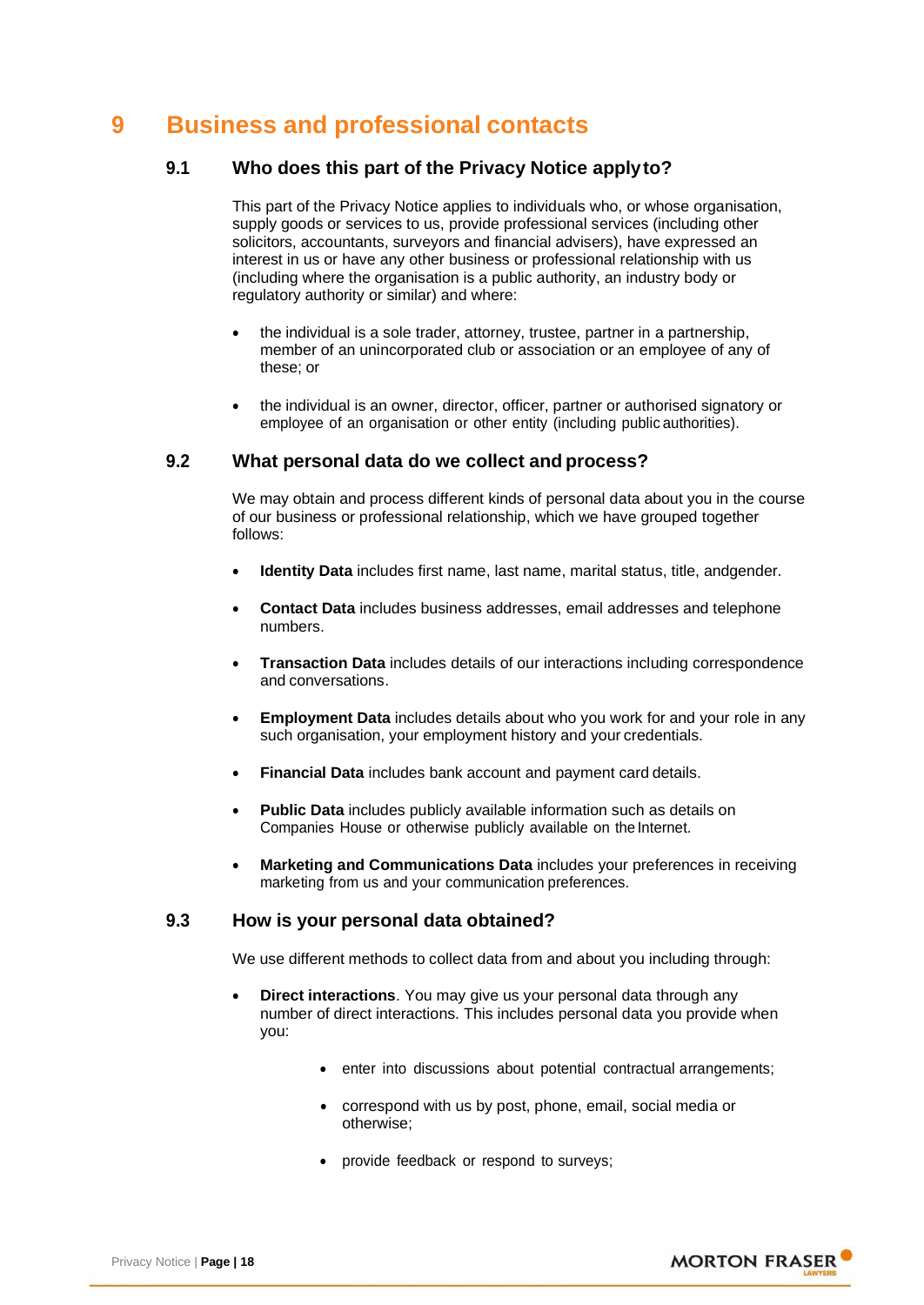- register for, attend or participate in an event or seminar hosted or provided by us.
- **From your organisation**. Where you are employed or otherwise engaged by another organisation, we may receive or obtain personal data about you from your organisation or from your colleagues.
- **Third parties or publicly available sources**. We may receive or obtain personal data about you from various third parties and publicly available sources as set out:
	- your, or your organisation's, website.
	- social media providers and other Internet sites (such as Twitter or LinkedIn).
	- Companies House, the Electoral Register, Registers of Scotland and other public bodies.
	- organisations or businesses that refer you (or your organisation) to us, such as other law firms, other clients, accountants or financial institutions.
	- other professional advisors, financial institutions, expert witnesses, courts and tribunals, mediators, arbiters, title and search agents and others with whom we interact in connection with the services that we provide to the client organisation.

#### **9.4 How will we use your information?**

Personal data will be processed by us where you consent to the processing or where that processing is necessary for (1) compliance with a legal obligation to which we are subject; or (2) the purposes of our legitimate interests (or those of a third party).

We have set out below, in a table format, a description of all the ways we plan to use your personal data, and which of the legal basis we rely on to do so. We have also identified what our legitimate interests are where appropriate.

Note that we may process your personal data for more than one lawful ground depending on the specific purpose for which we are using your data. Please contact us if you need details about the specific legal ground we are relying on to process your personal data where more than one ground has been set out in the table below.

| <b>Purpose</b>                                                              | Legal basis                                                     | <b>Legitimate Interest</b><br>(where relevant)                                        |
|-----------------------------------------------------------------------------|-----------------------------------------------------------------|---------------------------------------------------------------------------------------|
| To communicate with you<br>in the course of our<br>business or professional | Legitimate<br>interest                                          | To provide our clients with<br>legal and other services                               |
| relationship                                                                | Performance of<br>a contract<br>(where such<br>contract is with | To obtain goods or services<br>from you or your<br>organisation for our benefit       |
|                                                                             | you, rather than<br>your<br>organisation)                       | To obtain services from you<br>or your organisation for the<br>benefit of our clients |

**MORTON FRASER**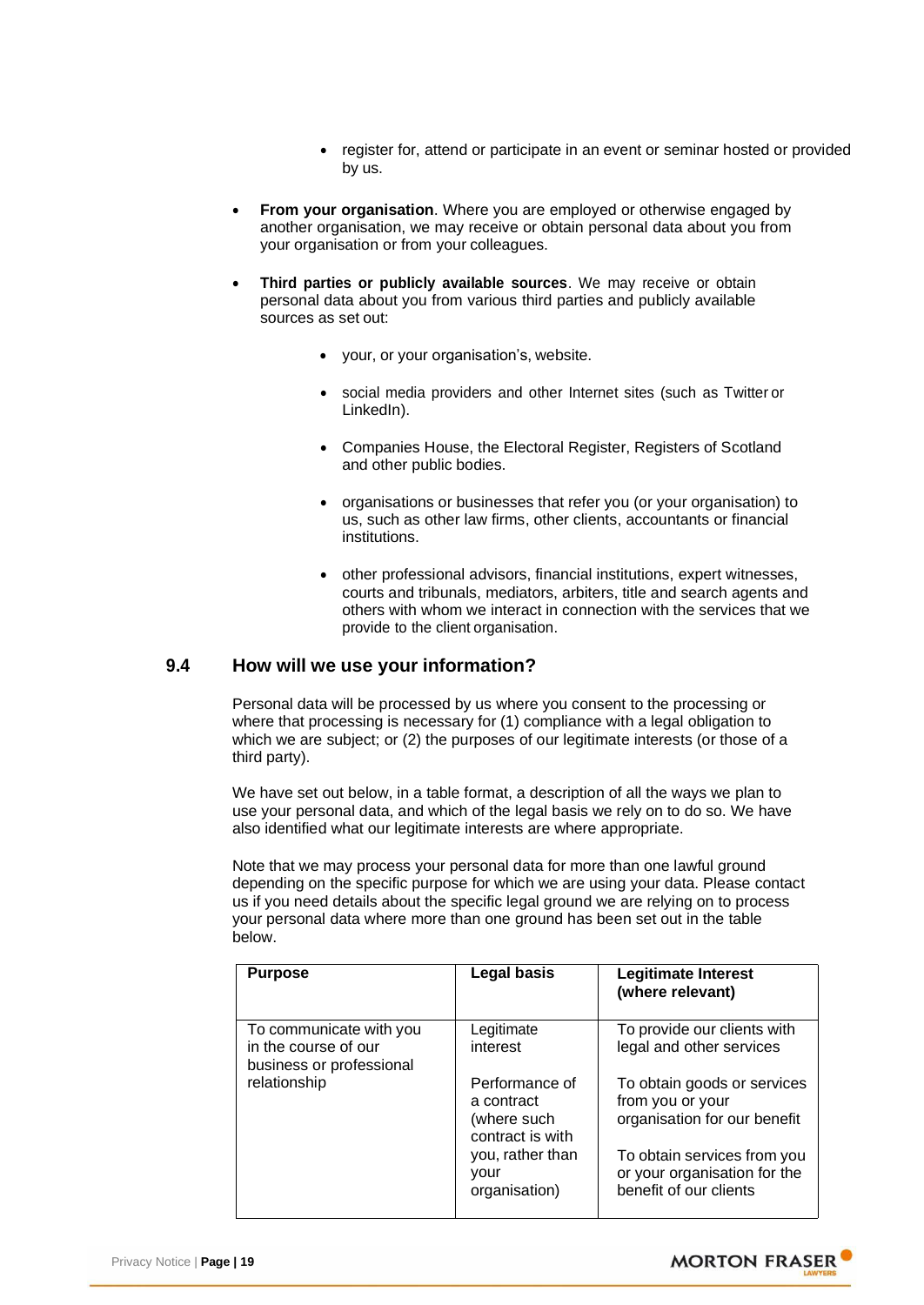| To manage our<br>professional relationship<br>with professional advisors,<br>regulatory authorities,<br>public authorities                                                                                                                                                                                                                                                                                                                                                                                                                                                                                                       | Legitimate<br>interests                                                                                                                 | To maintain good working<br>relationships with other<br>professionals<br>To fulfil our responsibilities<br>to our clients, suppliers and<br>other third parties                                                                                                                                                                                         |
|----------------------------------------------------------------------------------------------------------------------------------------------------------------------------------------------------------------------------------------------------------------------------------------------------------------------------------------------------------------------------------------------------------------------------------------------------------------------------------------------------------------------------------------------------------------------------------------------------------------------------------|-----------------------------------------------------------------------------------------------------------------------------------------|---------------------------------------------------------------------------------------------------------------------------------------------------------------------------------------------------------------------------------------------------------------------------------------------------------------------------------------------------------|
| To manage our business<br>relationships with third<br>party suppliers, which will<br>include:<br>(a) assessing the suitability<br>of any existing or potential<br>supplier of goods and<br>services to us<br>(b) negotiating and entering<br>into appropriate contracts<br>for the supply of goods or<br>services to us, carrying out<br>any obligations under such<br>contracts (including<br>obligations of payment) and<br>if necessary enforcing any<br>such contracts<br>(c) undertaking on-going<br>monitoring and<br>management of our<br>relationship with suppliers<br>(d) investigating any<br>complaints or enquiries | Legitimate<br>interests<br>Performance of<br>a contract<br>(where such<br>contract is with<br>you, rather than<br>your<br>organisation) | To perform a contract with<br>your organisation or<br>business<br>To manage third party<br>relationships<br>To run our business<br>efficiently and profitably<br>To enhance, modify and<br>improve our services and<br>products<br>To pursue our commercial<br>objectives where this does<br>not override your rights and<br>freedoms as a data subject |
| To improve and develop<br>our services                                                                                                                                                                                                                                                                                                                                                                                                                                                                                                                                                                                           | Legitimate<br>interests                                                                                                                 | To improve our services<br>and our efficiency                                                                                                                                                                                                                                                                                                           |
| To manage our business<br>as a whole, including:<br>financial<br>management and<br>administration;<br>business planning;<br>corporate<br>governance;<br>audits                                                                                                                                                                                                                                                                                                                                                                                                                                                                   | Legal obligation<br>Legitimate<br>interests                                                                                             | To improve our services<br>and our efficiency<br>To operate an efficient and<br>profitable commercial<br>business                                                                                                                                                                                                                                       |
| To comply with<br>relevant legal<br>obligations<br>To comply with reporting<br>obligations to regulatory<br>bodies                                                                                                                                                                                                                                                                                                                                                                                                                                                                                                               | Legal obligation                                                                                                                        |                                                                                                                                                                                                                                                                                                                                                         |

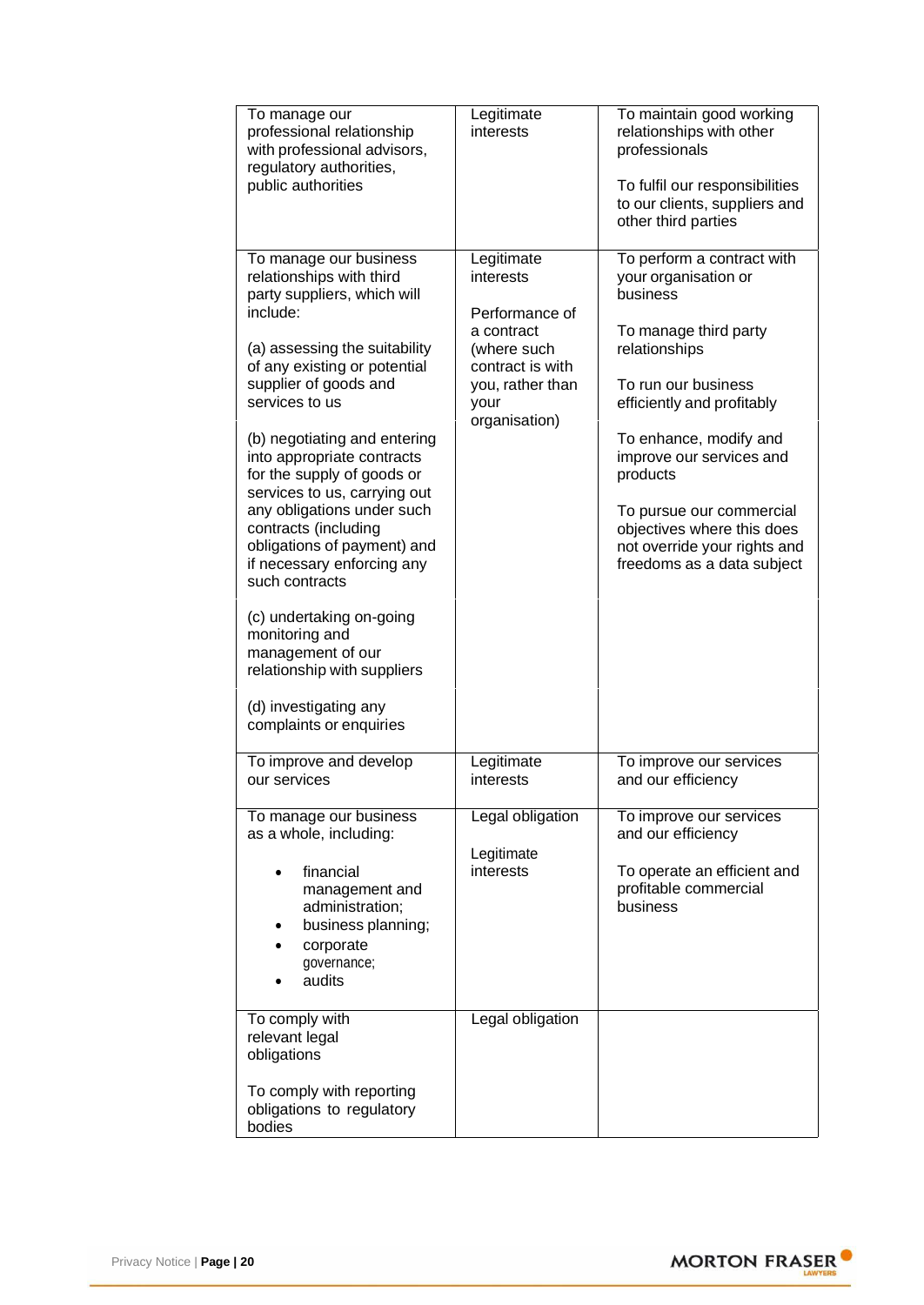| To protect the rights,<br>property, or safety of our<br>staff, our clients, or others | Legal obligation<br>Legitimate<br>interests | To manage the safety of<br>our staff, clients and others |
|---------------------------------------------------------------------------------------|---------------------------------------------|----------------------------------------------------------|
| To establish, exercise or<br>defend our legal rights                                  | Legitimate<br>interests                     | To enforce our legal rights                              |

Please note that we may process your personal data without your knowledge or consent, in compliance with the above rules, where this is required or permitted by law.

#### **9.5 Who do we share your personal data with?**

There may be circumstances in which we may also need to share your personal data with certain third parties. The third parties to which we may transfer your personal data include:

- your organisation (where you are employed or engaged by another organisation) and your colleagues within suchorganisation;
- our clients and prospective clients, where relevant to the provision of legal and other services to our clients;
- our service providers who provide IT and system administration services (including client management systems, anti-money laundering, data rooms and other software services). A list of our current suppliers can be provided on request;
- our agents and service providers who we engage in the provision of our services, including professional advisers, bankers, surveyors, external counsel, insurers, auditors and others;
- any relevant regulatory authority, including the Law Society of Scotland, the Scottish Legal Complaints Commission, the Law Society of England & Wales, the Solicitors Regulation Authority, the Financial Conduct Authority and the Information Commissioner's Office.
- the police and any other law enforcement agency, HM Revenue & Customs or other government body;
- public registers and public information resources, such as Companies House or Registers of Scotland;
- third parties to whom we may choose to sell, transfer, or merge parts of our business or our assets.

Any sharing of your personal data will only take place either where we are legally obliged to do so or where it is in our legitimate interests to do so, including as follows:

- to provide legal and other services to our clients;
- to maintain network and information security;
- to develop and improve our services in order to remain competitive;
- to undertake reference checks, credit checks and risk assessments;

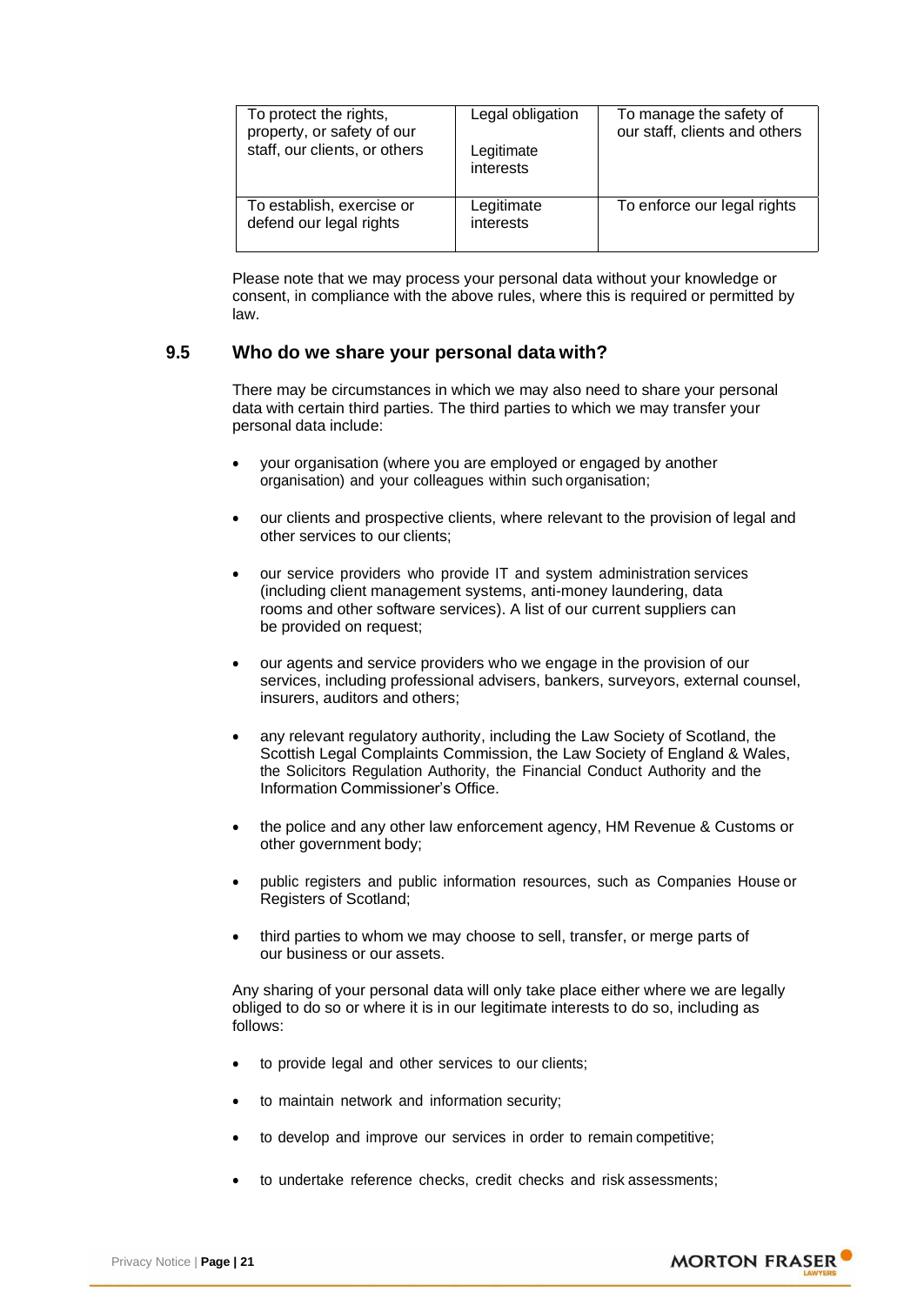- to protect and defend our legal rights;
- to pursue our commercial objectives where this does not override your rights and freedoms as a data subject.

#### **9.6 International transfers**

*General information.* We hold all personal data relating to our business and professional contacts within the UK, however some of our third party service providers (such as Eventbrite) are headquartered or based outside of the UK so their processing of your personal data may involve a transfer of data outside of the UK.

We will only send your personal data outside of the UK:

- where you instruct us to do so or where you consent to us doing so;
- with respect to professional contacts, where we are required to do so as part of the legal or other services that our or your clients have instructed (for example when we deal with professional advisers outwith the UK or when we deal with counterparties to a transaction or other legal matter outwith the UK);
- where we need to do so in order to comply with our legal obligations;
- where the transfer is necessary for reasons of public interest;
- where the transfer is necessary for the establishment, exercise or defence of legal rights.

Whenever we transfer your personal data outside of the UK, we will seek to ensure that it is protected to a similar degree as within the UK by using appropriate safeguards, which may include the following:

- we will only transfer your personal data to countries that have been deemed to provide an adequate level of protection for personal data.
- where the recipient organisation is not located in a country with an adequacy decision by the UK, we may use specific contracts approved by the UK which give personal data the same protection it has in the UK.

The safeguards used will depend on the circumstances of the transfer and the location of the non-UK recipient.

#### **9.7 Automated-decision making or profiling**

We do not use automated decision-making (including profiling) to make any decisions which would produce a legal or similarly significant effect on you.

#### **9.8 How long do we retain your personal data?**

We will retain your personal data for as long as necessary to fulfil the purposes for which the personal data was obtained and to comply with any legal, accounting or reporting requirements.

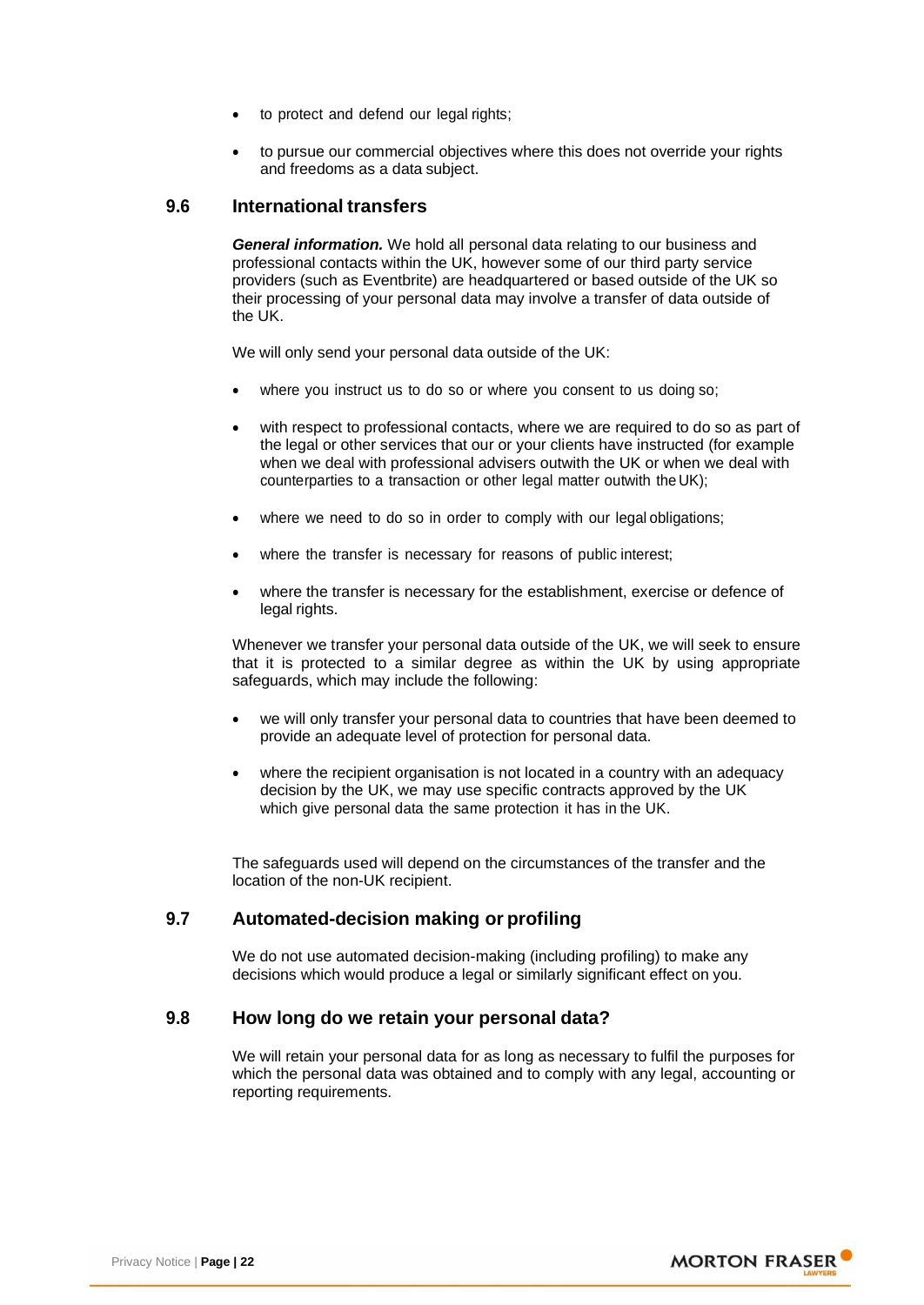Generally speaking, we will retain your personal data for so long as you remain a business or professional contact.

In relation to your personal data which may be recorded in client files, we keep client files (and any personal data contained therein) for a minimum period of ten years following completion of the matter, so that we are able to respond to a question, complaint or claim. We follow the guidelines issued by the Law Society of Scotland concerning the retention of client files, and if you require further information about our retention periods, please contact our Data Protection Officer using the contact details above.

**MORTON FRASER**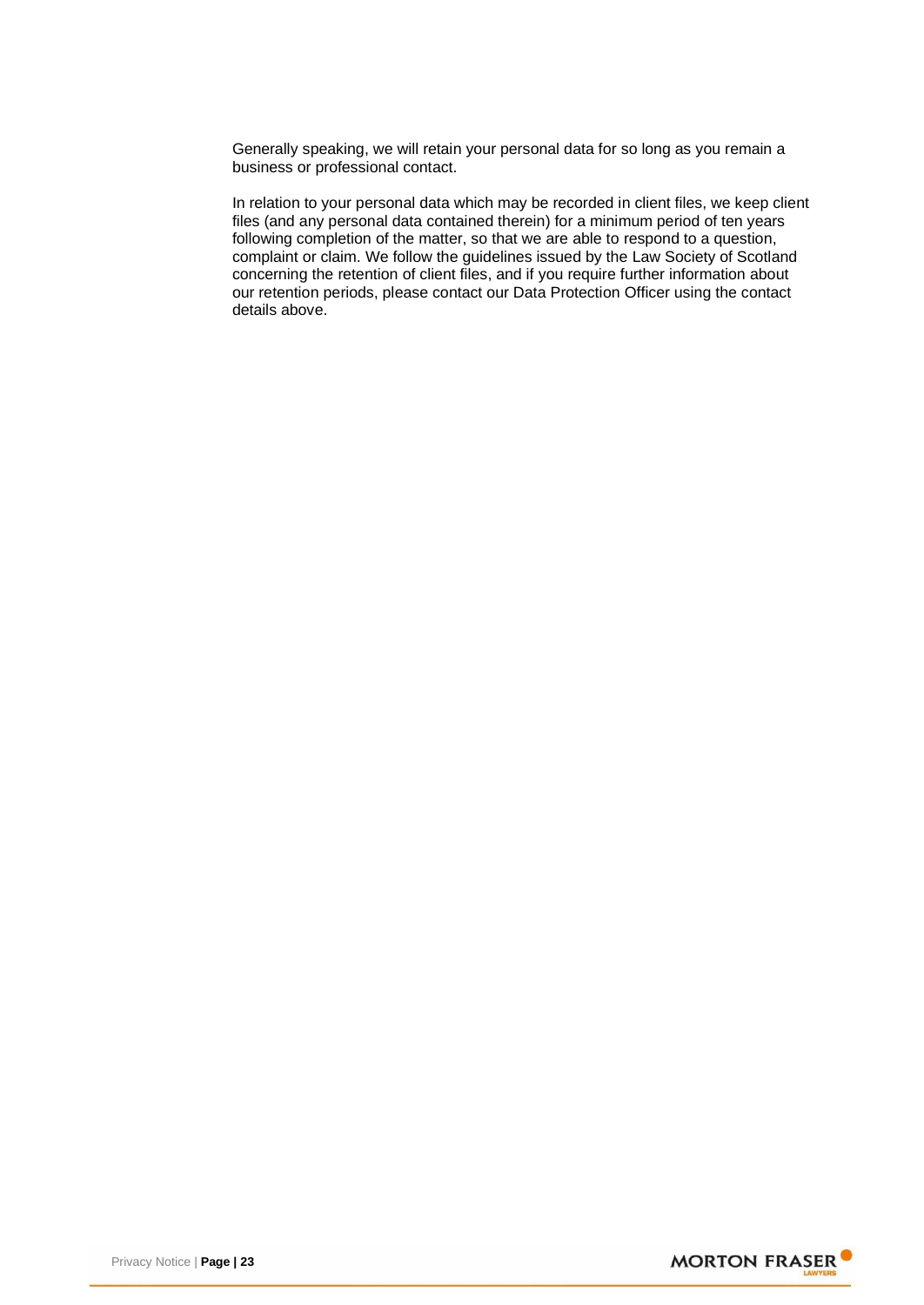# **10 Website users and marketing**

#### **10.1 Who does this part of the Privacy Notice applyto?**

This part of the Privacy Notice applies to individuals who visit our website [\(www.morton-fraser.com,](http://www.morton-fraser.com/) or any other domain name registered in our name).

#### **10.2 Information about our website**

Our website may include links to third-party websites, plug-ins and applications. Clicking on those links or enabling those connections may allow third parties to collect or share data about you. We do not control these third-party websites and are not responsible for their privacy statements. When you leave our website, we encourage you to read the privacy notice of every website you visit.

You can set your browser to refuse all or some browser cookies, or to alert you when websites set or access cookies. If you disable or refuse cookies, please note that some parts of this website may become inaccessible or not function properly. For more information about the cookies we use, please see our Cookie Notice (section 10.7 below).

#### **10.3 Children**

Our website is not intended for children and we do not knowingly collect data relating to children via our website.

#### **10.4 What personal data do we collect and process?**

We may obtain and process different kinds of personal data about you, which we have grouped together follows:

- **Identity Data** includes first name, last name, social media username or similar identifier, marital status, title, and gender.
- **Contact Data** includes personal and business addresses, email addresses and telephone numbers.
- **Financial Data** includes bank account or credit card details.
- **Technical Data** includes internet protocol (IP) address, browser type and version, time zone setting and location, browser plug-in types and versions, operating system and platform and other technology on the devices you use to access this website.
- **Usage Data** includes information about how you use our website, products and services.
- **Marketing and Communications Data** includes your preferences in receiving marketing from us and your communication preferences.

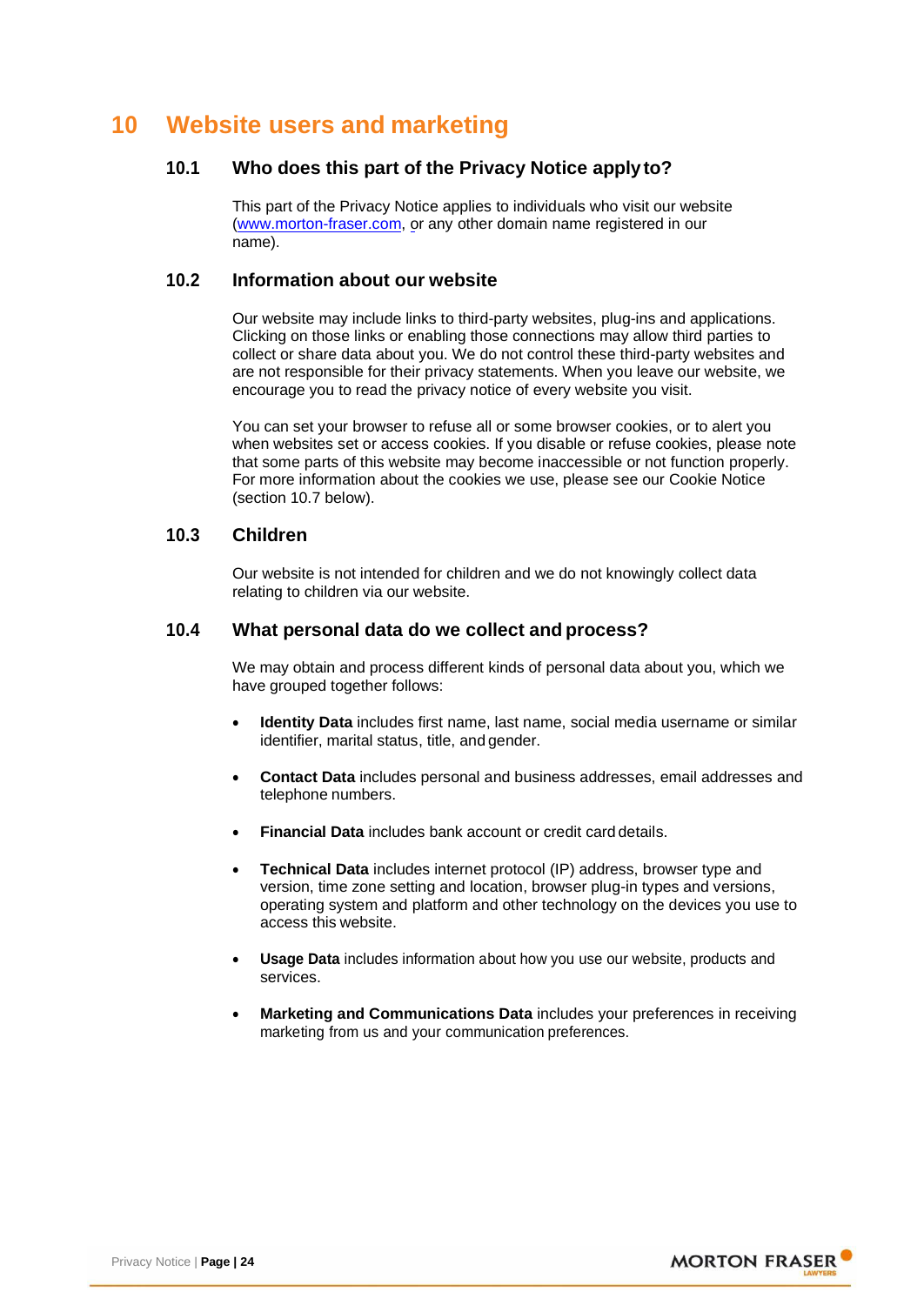We also collect, use and share **Aggregated Data** such as statistical or demographic data for any purpose. Aggregated Data may be derived from your personal data but is not considered personal data in law as this data does not directly or indirectly reveal your identity. For example, we may aggregate your Usage Data to calculate the percentage of users accessing a specific website feature. However, if we combine or connect Aggregated Data with your personal data so that it can directly or indirectly identify you, we treat the combined data as personal data which will be used in accordance with this privacy notice

#### **10.5 How is your personal data obtained?**

We use different methods to collect data from and about you including through:

- **Direct interactions**. You may give us your personal data through any number of direct interactions. This includes personal data you provide when you:
	- request marketing to be sent to you;
	- submit an online enquiry;
	- sign up for one of our events;
	- correspond with us by post, phone, email, social media or otherwise;
	- provide feedback or respond to surveys.
- **Automated technologies or interactions**. As you interact with our website, we may automatically collect Technical Data about your equipment/devices, browsing actions and patterns. We collect this personal data by using cookies, server logs and other similar technologies. We may also receive Technical Data about you if you visit other websites employing our cookies. Please see our Cookie Notice (section 10.7 below) for further details.
- **Third parties or publicly available sources**. We may receive or obtain personal data about you from various third parties and publicly available sources as set out:
	- social media providers and other Internet sites (such as Twitter or LinkedIn).
	- analytics providers, advertising networks or search information providers (such as Google Analytics).

#### **10.6 How will we use your information?**

Personal data will be processed by us where you consent to the processing or where that processing is necessary for (1) the performance of a contract with you; or (2) compliance with a legal obligation to which we are subject; or (3) the purposes of our legitimate interests (or those of a third party).

We have set out below, in a table format, a description of all the ways we plan to use your personal data, and which of the legal basis we rely on to do so. We have also identified what our legitimate interests are where appropriate.

Note that we may process your personal data for more than one lawful ground depending on the specific purpose for which we are using your data. Please contact us if you need details about the specific legal ground we are relying on to process your personal data where more than one ground has been set out in the table below.

**MORTON FRASER**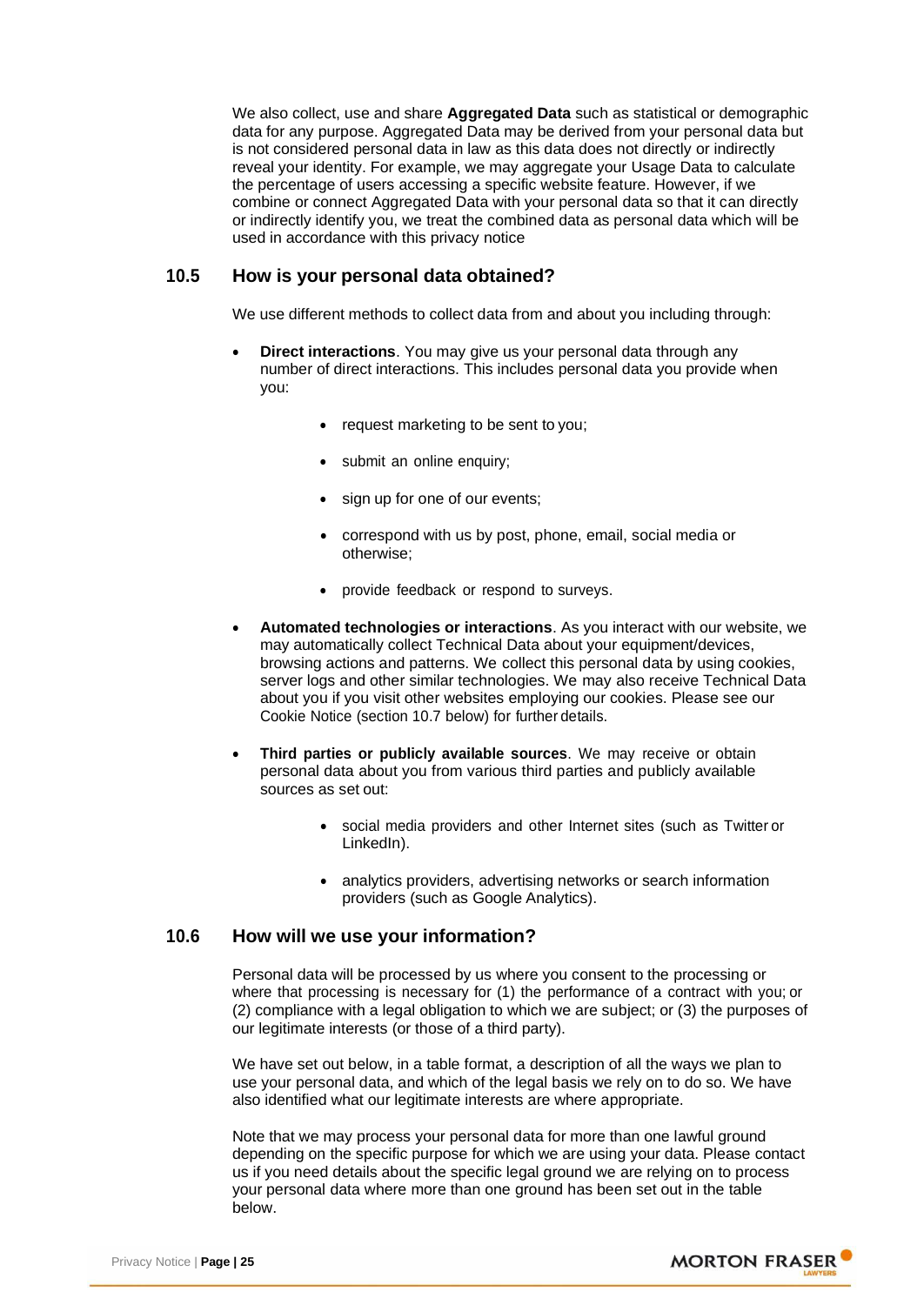| <b>Purpose</b>                                                                                                                                                                                                                                                   | <b>Legal basis</b>                          | <b>Legitimate Interest</b><br>(where relevant)                                                                                                                       |
|------------------------------------------------------------------------------------------------------------------------------------------------------------------------------------------------------------------------------------------------------------------|---------------------------------------------|----------------------------------------------------------------------------------------------------------------------------------------------------------------------|
| To manage our online<br>relationship with you,<br>including:<br>(a) notifying you about<br>changes to our terms and<br>conditions or our privacy<br>policy<br>(b) communicating with you<br>in response to any online<br>enquiries, requests or other<br>contact | Legal obligation<br>Legitimate<br>interests | To develop our relationship<br>with you                                                                                                                              |
| To process any<br>registrations for events<br>including:<br>(a) manage payments, fees<br>and charges<br>(b) collect and recover<br>money owed to us                                                                                                              | Legitimate<br>interests                     | To hold events, such as<br>seminars and networking<br>events, to promote our<br>business                                                                             |
| To administer and protect<br>our business and our<br>website (including<br>troubleshooting, data<br>analysis, testing, system<br>maintenance, support,<br>reporting and hosting of<br>data)                                                                      | Legal obligation<br>Legitimate<br>interests | To run our business<br>properly and efficiently<br>To ensure the provision of<br>administration and IT<br>services<br>To ensure network security<br>To prevent fraud |
| To use data analytics to<br>improve our website,<br>services, marketing,<br>customer relationships and<br>experiences                                                                                                                                            | Legitimate<br>interests                     | To keep our website<br>updated and relevant<br>To develop our business<br>To inform our marketing<br>strategy                                                        |
| To establish, exercise or<br>defend our legal rights                                                                                                                                                                                                             | Legitimate<br>interests                     | To enforce and protect our<br>legal rights                                                                                                                           |

Please note that we may process your personal data without your knowledge or consent, in compliance with the above rules, where this is required or permitted by law.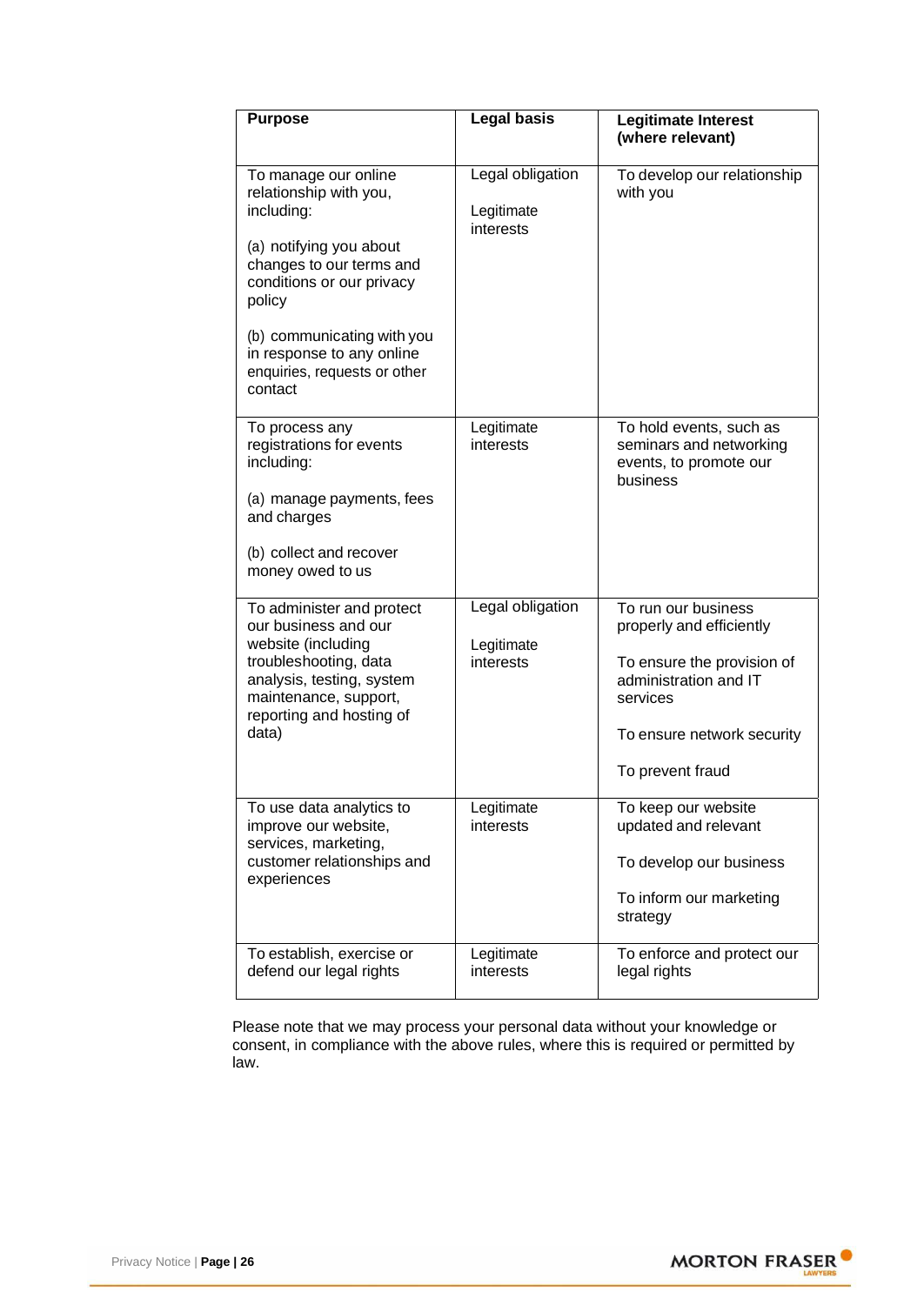#### **10.7 Cookies**

Our website [\(www.morton-fraser.com, o](http://www.morton-fraser.com/)r any other domain name registered in our name) uses cookies to distinguish you from other users of our website. This helps us to provide you with a good experience when you browse our website and also allows us to improve our site. By continuing to browse the site, you are agreeing to our use of cookies.

A cookie is a small file of letters and numbers that we store on your browser or the hard drive of your computer if you agree. Cookies contain information that is transferred to your computer's hard drive.

We use the following cookies:

- **Strictly necessary cookies.** These are cookies that are required for the operation of our website. They include, for example, cookies that enable you to log into secure areas of our website, use a shopping cart or make use of ebilling services.
- **Analytical/performance cookies.** They allow us to recognise and count the number of visitors and to see how visitors move around our website when they are using it. This helps us to improve the way our website works, for example, by ensuring that users are finding what they are looking for easily.
- **Functionality cookies.** These are used to recognise you when you return to our website. This enables us to personalise our content for you, greet you by name and remember your preferences (for example, your choice of language or region).
- **Targeting cookies.** These cookies record your visit to our website, the pages you have visited and the links you have followed. We will use this information to make our website and the advertising displayed on it more relevant to your interests. We may also share this information with third parties for this purpose.

| Cookie              | <b>Name</b>                                 | <b>Purpose</b>                                                                                                                                                                                                                                                                                                                                              | More<br><b>Information</b>             |
|---------------------|---------------------------------------------|-------------------------------------------------------------------------------------------------------------------------------------------------------------------------------------------------------------------------------------------------------------------------------------------------------------------------------------------------------------|----------------------------------------|
| Google<br>Analytics | utma<br>utmb<br>utmc<br>utmz<br>_ga<br>utm* | These cookies are used to collect<br>information about how visitors use our<br>site. We use the information to<br>compile reports and to help us<br>improve the site. The cookies collect<br>information in an anonymous form,<br>including the number of visitors to the<br>site, where visitors have come to the<br>site from and the pages they visited. | An overview<br>of privacy at<br>Google |
| Drupal<br>has_js    | has is                                      | Used by Drupal, the content<br>management system which powers<br>this website. It helps the website<br>understand if the browser javascript<br>functionality is enabled or not. This<br>allows Drupal to generate different<br>markup depending on whether the<br>user agent is capable of executing<br>JavaScript or not.                                  |                                        |

You can find more information about the individual cookies we use and the purposes for which we use them in the table below:

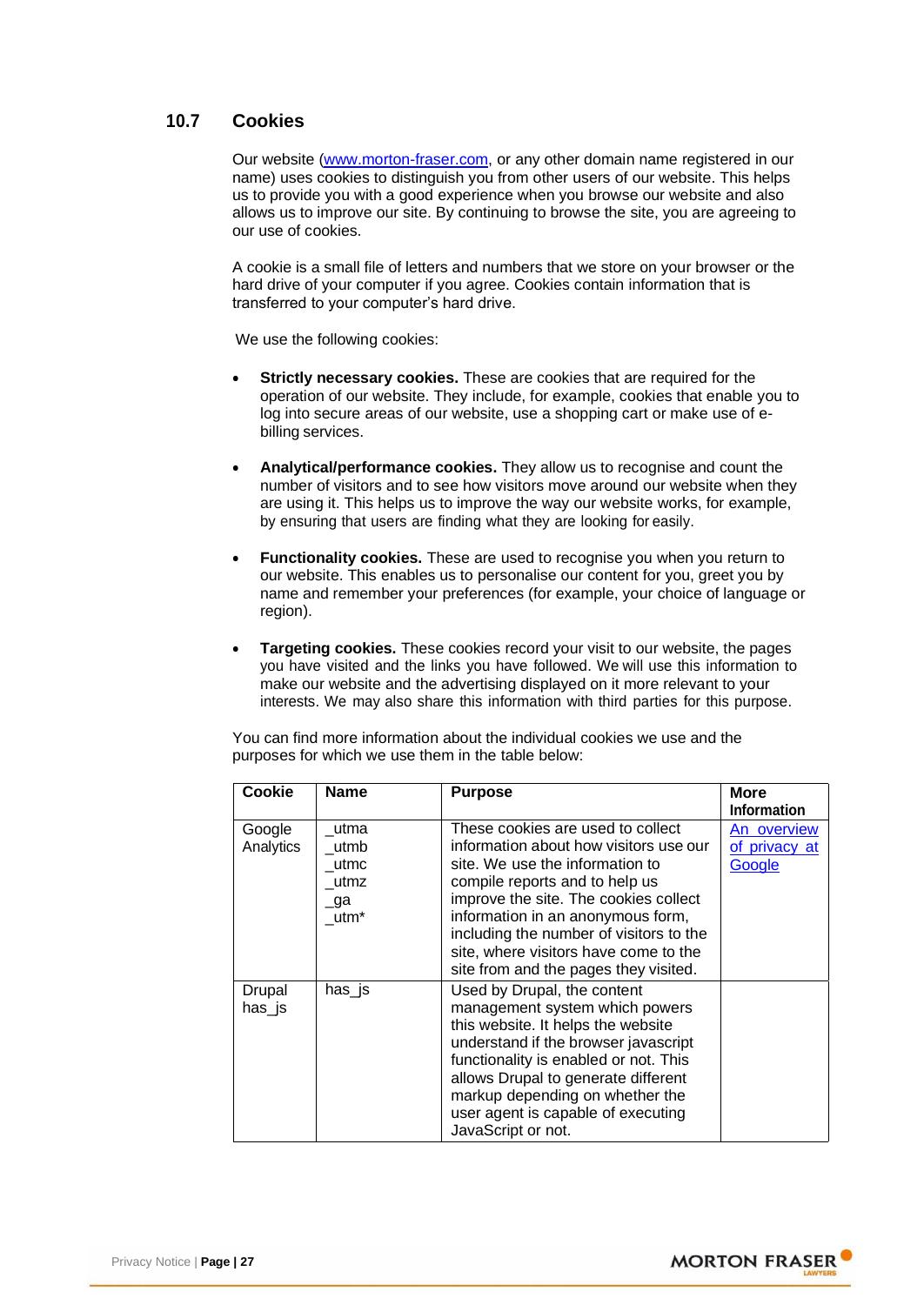| Hotjar<br>_hs*,hubspotut<br>k,hsPagesView<br>edThisSession,<br>hsfirstvisit<br>$mp$ <sup>*</sup><br>hjMinimizedTe<br>stersWidgets<br>hjDoneTester<br>sWidgets<br>_hjIncludedInS<br>ample | These cookies are used by Hotjar to<br>analyse the online behaviour of<br>visitors to our website. We use the<br>information to improve the end user's<br>experience and to improve the<br>performance of our website. The<br>cookies collect information including<br>standard internet log information and<br>details of your behavioural patterns<br>upon visiting our website. | An overview<br>of privacy at<br>Hotjar |
|------------------------------------------------------------------------------------------------------------------------------------------------------------------------------------------|------------------------------------------------------------------------------------------------------------------------------------------------------------------------------------------------------------------------------------------------------------------------------------------------------------------------------------------------------------------------------------|----------------------------------------|
|------------------------------------------------------------------------------------------------------------------------------------------------------------------------------------------|------------------------------------------------------------------------------------------------------------------------------------------------------------------------------------------------------------------------------------------------------------------------------------------------------------------------------------------------------------------------------------|----------------------------------------|

Please note that third parties (including, for example, advertising networks and providers of external services like web traffic analysis services) may also use cookies, over which we have no control. These cookies are likely to be analytical/performance cookies or targeting cookies.

You can block cookies by activating the setting on your browser that allows you to refuse the setting of all or some cookies. However, if you use your browser settings to block all cookies (including essential cookies) you may not be able to access all or parts of our site.

We also use analytic services to help us understand how effective our content is, what interests our users have, and to improve how this website works. In addition, we use web beacons or tracking pixels to count visitor number and performance cookies to track how many individual users access this website and how often.

This information is used for statistical purposes only and we do not use such information to personally identify any user.

#### **10.8 Marketing**

Our direct marketing communications generally consist of delivering regular newsletters (on various subjects) and informing you of upcoming events hosted or organised by us, usually by email or other electronic means.

Generally speaking, we will only provide you with direct marketing communications where you have consented to receive such communications.

You can subscribe to such marketing communications, and you can adjust your marketing preferences at any time via the "Preference Centre" or by contacting us on [marketing@morton-fraser.com o](mailto:marketing@morton-fraser.com)r 0131 247 1011.

In limited circumstances, we may rely on our legitimate interests to market our business to provide direct marketing communications to other businesses (business-to-business marketing).

You can also opt-out or unsubscribe from all or some of these marketing communications at any time via the "Preference Centre", by contacting us on [marketing@morton-fraser.com o](mailto:marketing@morton-fraser.com)r 0131 247 1011 or by clicking "unsubscribe" at the bottom of any marketing email.

Where you opt out of receiving these marketing communications, this opt-out will not apply to personal data provided to us for any other purpose.

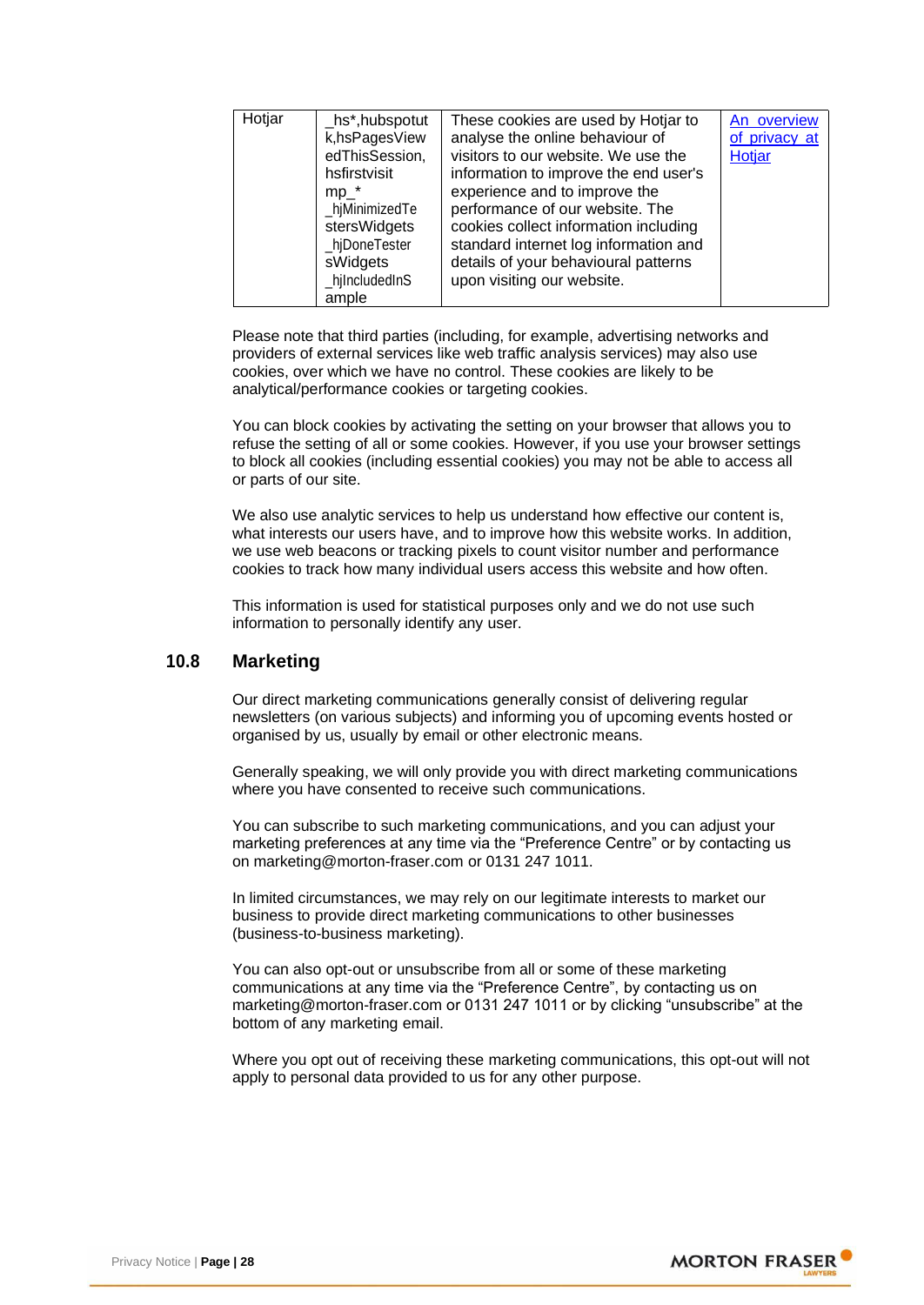#### **10.9 Who do we share your personal data with?**

There may be circumstances in which we may also need to share your personal data with certain third parties. The third parties to which we may transfer your personal data include:

- our service providers who provide marketing and event management services (including Concep and Eventbrite);
- our service providers who provide IT and system administration services (including client management systems, data rooms and other software services). A list of our current suppliers can be provided on request;
- any relevant regulatory authority, including the Law Society of Scotland, the Scottish Legal Complaints Commission, the Law Society of England & Wales, the Solicitors Regulation Authority, the Financial Conduct Authority and the Information Commissioner's Office.
- the police and any other law enforcement agency, HM Revenue & Customs or other government body;
- third parties to whom we may choose to sell, transfer, or merge parts of our business or our assets.

Any sharing of your personal data will only take place either where we are legally obliged to do so, where it is necessary in the performance of a contract with you or where it is in our legitimate interests to do so, including as follows:

- to provide legal and other services to our clients;
- to maintain network and information security;
- to develop and improve our services in order to remain competitive;
- to protect and defend our legal rights;
- to pursue our commercial objectives where this does not override your rights and freedoms as a data subject.

#### **10.10 International transfers**

*General information.* We hold all personal data relating to our business and professional contacts within the UK, however some of our third party service providers (such as Eventbrite) are headquartered or based outside of the UK so their processing of your personal data may involve a transfer of data outside of the UK.

Whenever we transfer your personal data outside of the UK, we will seek to ensure that it is protected to a similar degree as within the UK by using appropriate safeguards, which may include the following:

• we will only transfer your personal data to countries that have been deemed to provide an adequate level of protection for personal data.

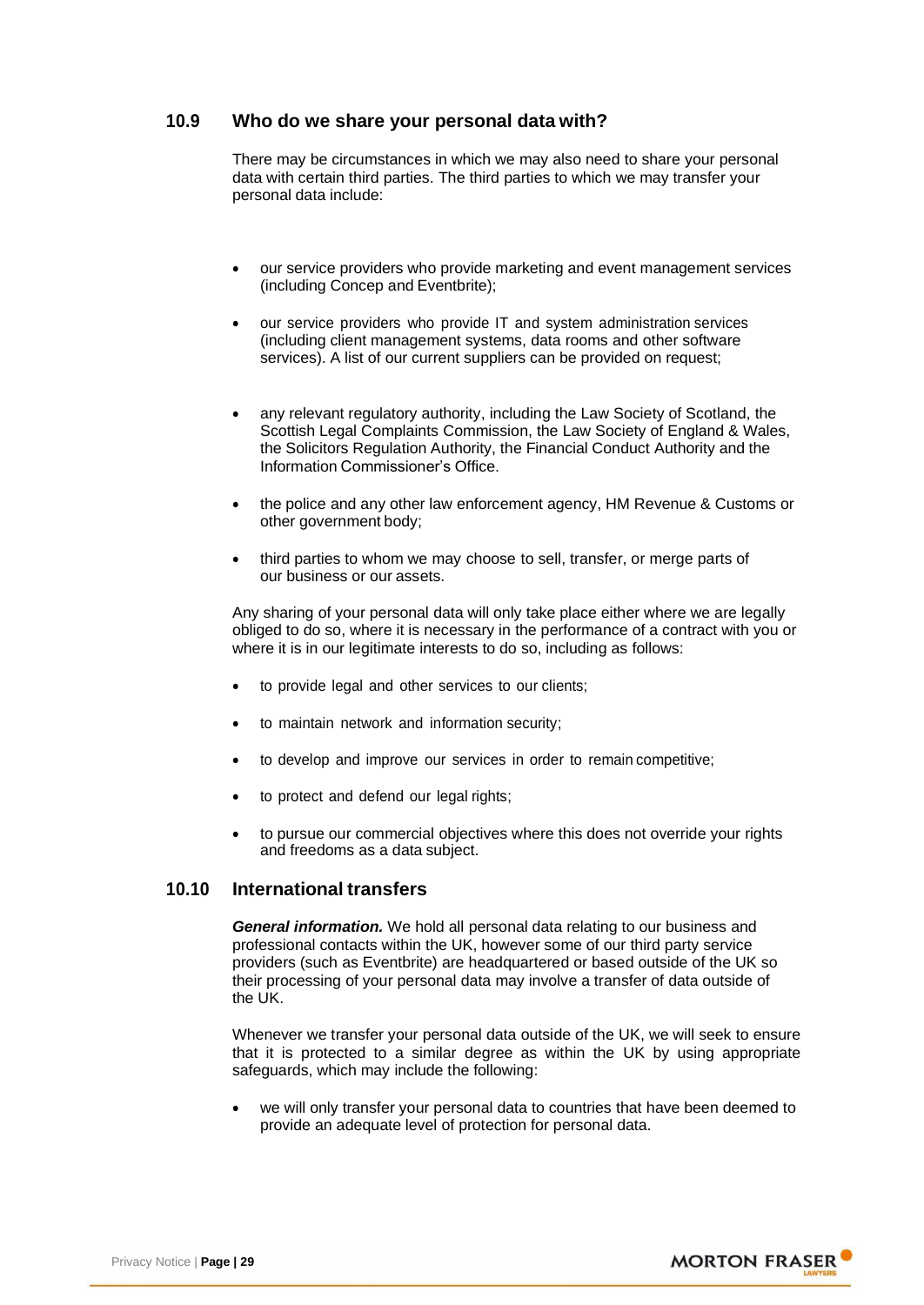- where the recipient organisation is not located in a country with an adequacy decision by the UK, we may use specific contracts approved by the UK which give personal data the same protection it has in UK.
- •

The safeguards used will depend on the circumstances of the transfer and the location of the non-UK recipient.

#### **10.11 Automated-decision making or profiling**

We do not use automated decision-making (including profiling) to make any decisions which would produce a legal or similarly significant effect on you.

#### **10.12 How long do we retain your personal data?**

We will only retain your personal data for as long as necessary to fulfil the purposes for which we obtained it, including for the purposes of satisfying any legal, accounting, or reporting requirements.

To determine the appropriate retention period for personal data, we consider the amount, nature, and sensitivity of the personal data, the potential risk of harm from unauthorised use or disclosure of your personal data, the purposes for which we process your personal data and whether we can achieve those purposes through other means, and the applicable legal requirements.

Unless any retention period set out elsewhere in this Privacy Notice applies, we will retain any personal data obtained via our website for no longer than three years.

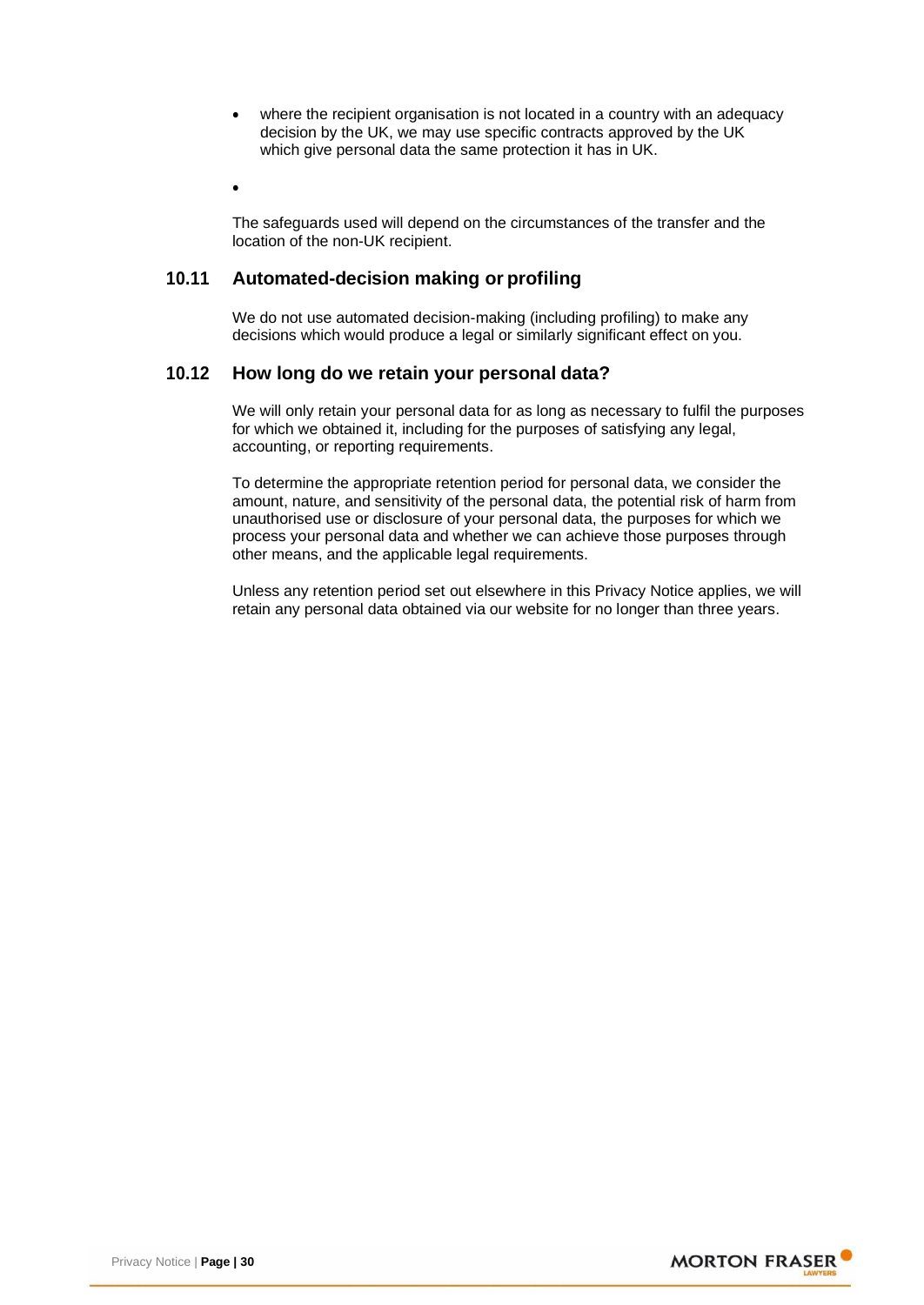# **11 Other Individuals**

#### **11.1 Who does this part of the Privacy Notice apply to?**

This part of the Privacy Notice applies to other individuals (who are not our clients or our corporate client contacts) whose personal data we may process from time to time in the course of providing legal and other services, for example:

- individuals who are third party litigants, whether as claimant or respondent (e.g. the debtor where we are acting for the organisation seeking to enforce the debt, or an employee or former employee where we are acting for the employer);
- individuals who are witnesses in a litigation claim;
- individuals who are family members of an individual client;
- individuals who are a relevant party to a commercial or corporate transaction (e.g. the seller/purchaser of property, or a selling shareholder where we are acting for the purchaser of a company);
- individuals who are beneficiaries under a will or beneficiaries of a trust.

This part of the Privacy Notice also applies to individuals who are relevant to our employees and other staff, such as referees and emergency contacts.

#### **11.2 Important information about providing our Privacy Notice**

While we will seek to confirm to all individuals whose personal data we hold how we use their personal data (by providing our Privacy Notice), sometimes we are unable to do so, for example because we do not have contact details of the individual concerned. In other circumstances, we may be restricted from providing our Privacy Notice because our obligations of professional secrecy (client confidentiality) require and/or allow us not to provide such information or because providing such information would substantially impair the purposes for which we are processing any such personal data.

#### **11.3 What personal data do we collect and process?**

Depending on the reason why we process the relevant personal data, we may obtain and process different kinds of personal data about you, which we have grouped together follows:

- **Identity Data** includes first name, last name, nationality, marital status, title, date of birth, gender and National Insurance number.
- **Contact Data** includes home and/or business addresses, email addresses and telephone numbers.
- **Transaction Data** includes information obtained by providing legal and other services to our client and other details of our interactions including correspondence and conversations.
- **Employment Data** includes details about who you work for and your role in any such organisation, your employment history and your credentials.
- **Financial Data** includes bank account and payment card details.
- **Social Data** includes information about your family, lifestyle and social circumstances.
- **Public Data** includes publicly available information such as details on Companies House or otherwise publicly available on the Internet.

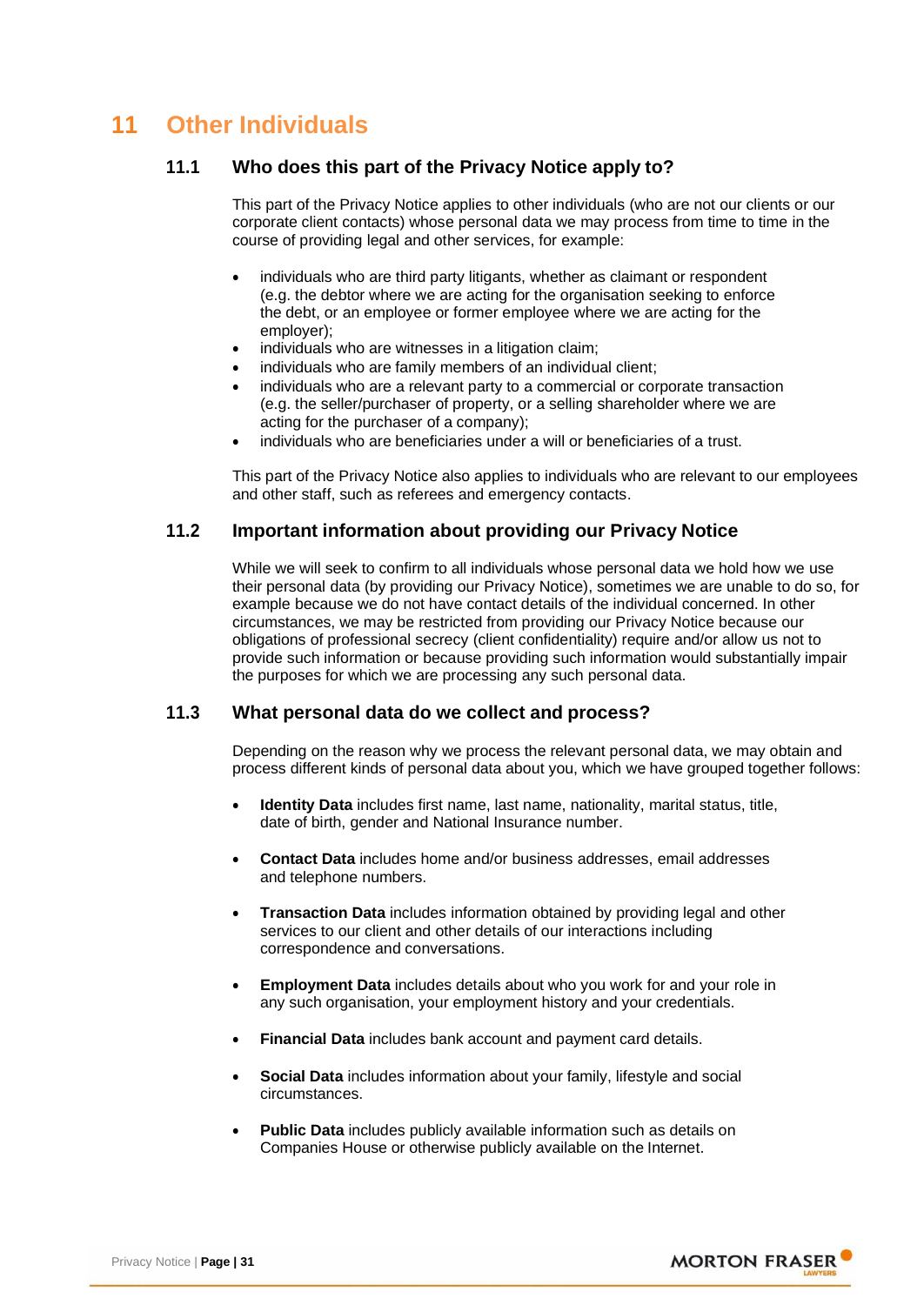- **Special Categories of Personal Data** includes information about racial or ethnic origin, health, sexual orientation or sex life, political, philosophical or religious beliefs, trade union membership and genetic or biometric data.
- **Criminal Convictions Data** includes information about criminal convictions or offences.

Data protection law treats some types of personal data as special. We will only obtain and use the S**pecial Categories of Personal Data** and the **Criminal Convictions Data** where we need to and where data protection law allows us to do so.

#### **11.4 How is your personal data obtained?**

We use different methods to collect data from and about you including through:

- **Direct interactions**. You may give us your personal data when you correspond with us by post, phone, email, social media or otherwise.
- **From the client**. We may receive or obtain personal data about you from your organisation or from your colleagues. This includes personal data provided to us by your organisation relating to your work contact details, details about your role in any such organisation and your credentials.
- **From the relevant member of staff.** Specifically for referees, emergency contacts and other individuals relevant to one of our employees or other members of staff, we will receive or obtain personal data about you from the relevant member of staff.
- **Third parties or publicly available sources**. We may receive or obtain personal data about you from various third parties and publicly available sources as set out:
	- social media providers and other Internet sites (such as Twitter or LinkedIn).
	- Companies House, the Electoral Register, Registers of Scotland and other public bodies.
	- other relevant organisations or, such as other law firms, other clients, accountants or financial institutions
	- other professional advisors, expert witnesses, courts and tribunals, mediators, arbiters, title and search agents and others with whom we interact in connection with the services that we provide to the client organisation.

#### **11.5 How will we use your information?**

The main reasons why we process your personal data is either (1) to be able to provide our client with legal or other services as instructed by such client or (2) to be able to seek appropriate references, maintain emergency contacts and otherwise manage certain aspects of our relationship with members of staff.

Personal data will be processed by us where you consent to the processing or where that processing is necessary for (1) compliance with a legal obligation to which we are subject; or (2) the purposes of our legitimate interests (or those of a third party).

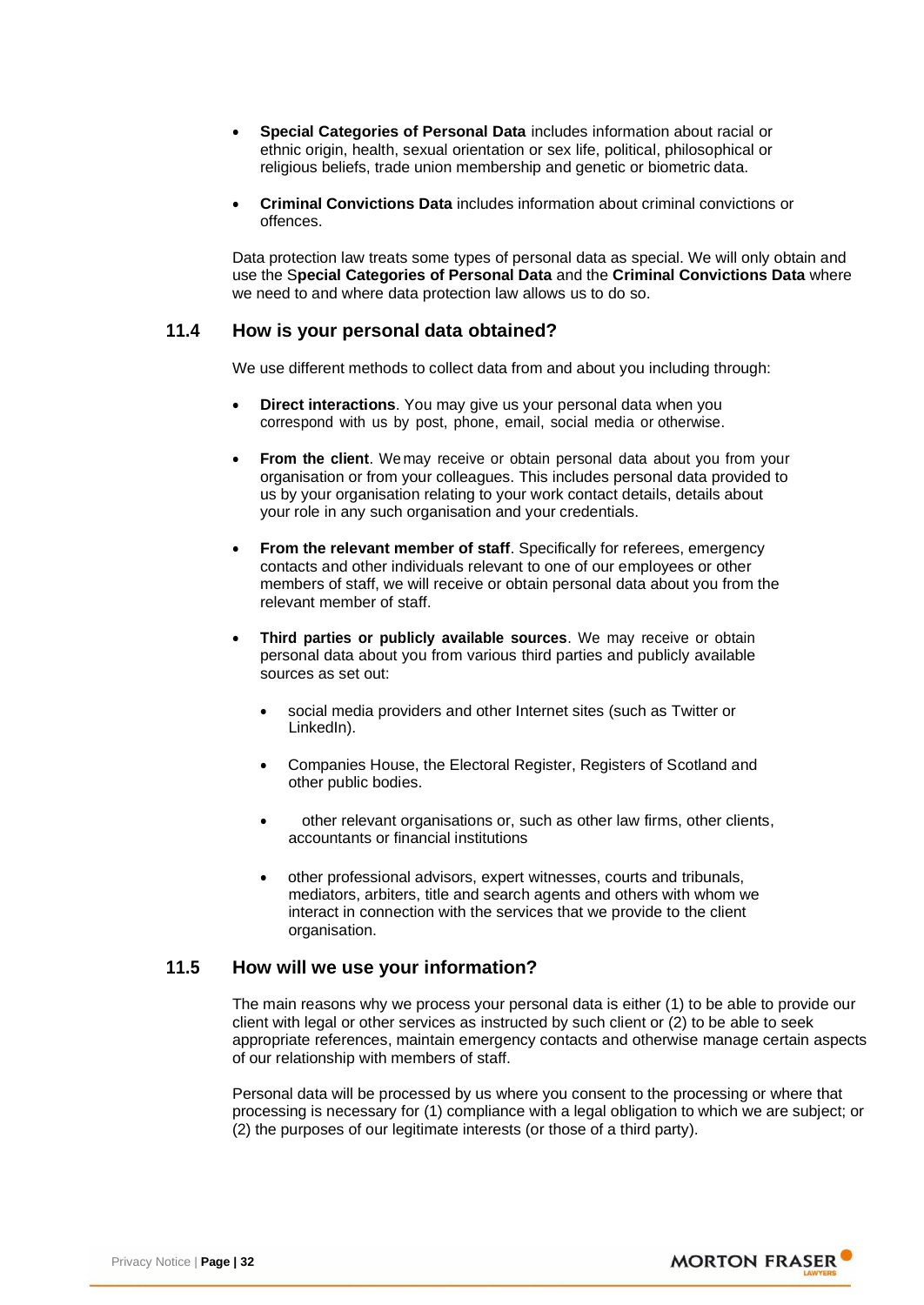We have set out below, in a table format, a description of all the ways we plan to use your personal data, and which of the legal basis we rely on to do so. We have also identified what our legitimate interests are where appropriate.

Note that we may process your personal data for more than one lawful ground depending on the specific purpose for which we are using your data. Please contact us if you need details about the specific legal ground we are relying on to process your personal data where more than one ground has been set out in the table below.

| <b>Purpose</b>                                                                                                                                                                                                                                                                                                                                                                                                                | <b>Legal basis</b>                          | <b>Legitimate Interest</b><br>(where relevant)                                                                                                                                                                                                                                                                                                                                                                    |
|-------------------------------------------------------------------------------------------------------------------------------------------------------------------------------------------------------------------------------------------------------------------------------------------------------------------------------------------------------------------------------------------------------------------------------|---------------------------------------------|-------------------------------------------------------------------------------------------------------------------------------------------------------------------------------------------------------------------------------------------------------------------------------------------------------------------------------------------------------------------------------------------------------------------|
| To provide our client with<br>legal advice and legal<br>services<br>To provide our client with<br>other services such as<br>company secretarial,<br>wealth management or<br>estate agency services<br>To use information about<br>you where relevant to the<br>legal or other services we<br>provide to the client<br>organization<br>To assist our client with the<br>establishment, exercise<br>and defence of legal claims | Our Legitimate<br>interests                 | To pursue commercial<br>objectives, including<br>running our business<br>profitably and<br>efficiently<br>To provide legal<br>advice and legal and<br>other services to our<br>client<br>To support the<br>administration of<br>justice (in particular in<br>connection with<br>litigation)<br>To fulfil our contractual<br>obligations to our<br>client<br>To keep our client and<br>other records up to<br>date |
|                                                                                                                                                                                                                                                                                                                                                                                                                               | Our client's<br>Legitimate<br>interests     | To obtain legal<br>To establish, defend<br>or exercise legal<br>claims and legal rights                                                                                                                                                                                                                                                                                                                           |
| To carry out identity<br>verification and fraud<br>prevention checks,<br>background checks and<br>anti-money laundering<br>procedures (where relevant<br>to the specific services)                                                                                                                                                                                                                                            | Legal obligation<br>Legitimate<br>interests | To prevent fraud or<br>money laundering<br>To protect our<br>business and<br>reputation                                                                                                                                                                                                                                                                                                                           |
| To improve and develop<br>our services                                                                                                                                                                                                                                                                                                                                                                                        | Legitimate<br>interests                     | To improve our<br>services and our<br>efficiency                                                                                                                                                                                                                                                                                                                                                                  |
| To manage our business<br>as a whole, including:<br>financial<br>management and<br>administration;<br>business planning;                                                                                                                                                                                                                                                                                                      | Legal obligation<br>Legitimate<br>interests | To improve our<br>services and our<br>efficiency<br>To operate an efficient<br>and profitable                                                                                                                                                                                                                                                                                                                     |

**MORTON FRASER**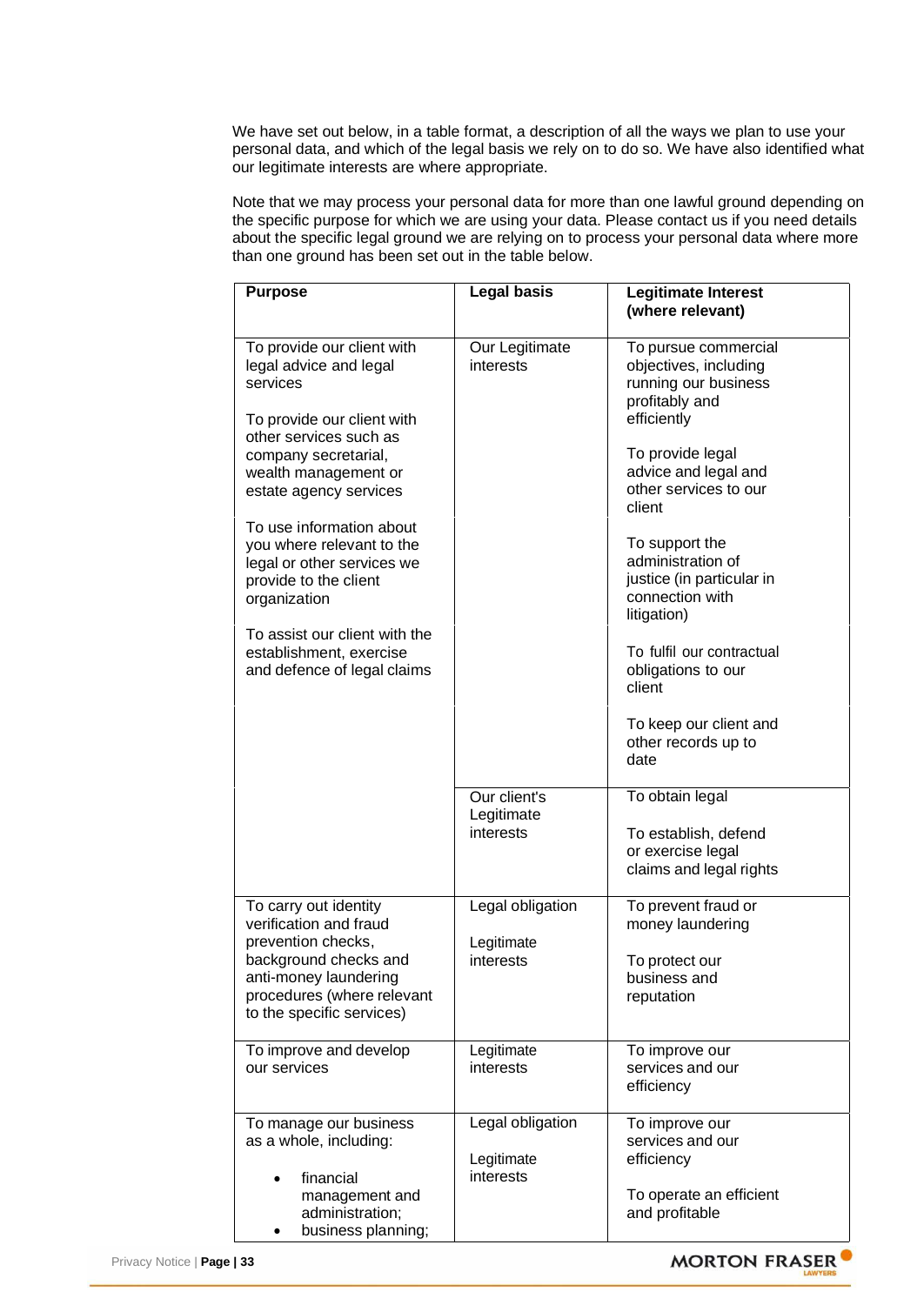| corporate<br>$\bullet$<br>governance;<br>audits                                                                                                                                                                                                                                                                                                                                          |                                             | commercial business                                                                                                                                |
|------------------------------------------------------------------------------------------------------------------------------------------------------------------------------------------------------------------------------------------------------------------------------------------------------------------------------------------------------------------------------------------|---------------------------------------------|----------------------------------------------------------------------------------------------------------------------------------------------------|
| To comply with relevant<br>legal obligations<br>To comply with reporting<br>obligations to regulatory<br>bodies                                                                                                                                                                                                                                                                          | Legal obligation                            |                                                                                                                                                    |
| To protect the rights,<br>property, or safety of our<br>staff, our clients, or others                                                                                                                                                                                                                                                                                                    | Legal obligation<br>Legitimate<br>interests | To manage the safety<br>of our staff, clients and<br>others                                                                                        |
| To establish, exercise or<br>defend our legal claims and<br>legal rights                                                                                                                                                                                                                                                                                                                 | Legitimate<br>interests                     | To enforce our legal<br>rights                                                                                                                     |
| With regard to referees,<br>emergency contacts and<br>other staff-related<br>individuals:<br>To ensure appropriate<br>references are obtained<br>prior to employment; to<br>ensure we maintain<br>appropriate emergency<br>contacts for each member<br>of staff; and in connection<br>with family-related staff<br>benefits, to ensure the<br>appropriate management of<br>such benefits | Legitimate<br>interests                     | To screen and recruit<br>appropriate staff<br>To manage our<br>business efficiently<br>To ensure the proper<br>administration of staff<br>benefits |

Where we process Special Categories of Personal Data, we will generally do so on the basis that (1) it is necessary for the establishment, exercise or defence of legal claims or (2) it is necessary for reasons of substantial public interest (as permitted by Schedule 1 of the Data Protection Act 2018, for example for the purposes of fraud prevention). In exceptional circumstances we may process Special Categories of Personal Data with your explicit consent or where it is necessary to protect your vital interests or those of another individual. Other lawful bases for processing Special Categories of Personal Data may apply from time to time, but we would inform you of this at the relevant time.

Where we process Criminal Conviction Data, we only do so where authorised by law, in particular by Schedule 1 of the Data Protection Act 2018.

Please note that we may process your personal data without your knowledge or consent, in compliance with the above rules, where this is required or permitted by law.

#### **11.6 Who do we share your personal data with?**

There may be circumstances in which we may also need to share your personal data with certain third parties. The third parties to which we may transfer your personal data include:

our client;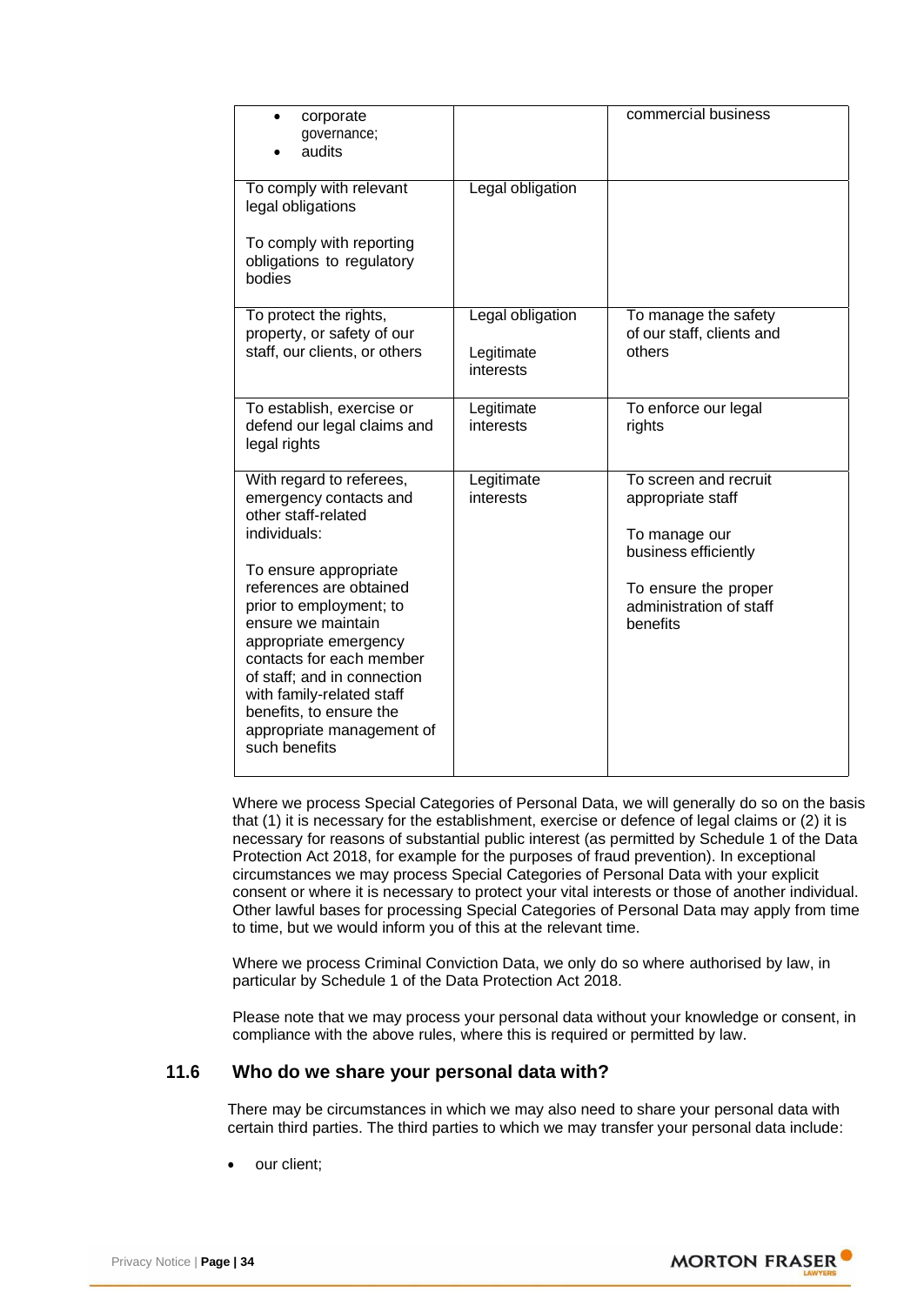- other third parties to any transaction, dispute, legal proceedings or other legal matter on which we are advising our client (including other professional advisers, external counsel, expert witnesses, courts and tribunals, search agencies, surveyors, sheriff officers, etc);
- other professional advisers and agents engaged by our client;
- our service providers who provide IT and system administration services (including client management systems, anti-money laundering, data rooms and other software services). A list of our current suppliers can be provided on request;
- our agents and service providers who we engage in the provision of our services, including professional advisers, bankers, surveyors, external counsel, insurers, auditors and others;
- fraud prevention agencies and credit reference agencies;
- any relevant regulatory authority, including the Law Society of Scotland, the Scottish Legal Complaints Commission, the Law Society of England & Wales, the Solicitors Regulation Authority, the Financial Conduct Authority and the Information Commissioner's Office.
- the police and any other law enforcement agency, HM Revenue & Customs or other government body;
- public registers and public information resources, such as Companies House or Registers of Scotland;
- with regard to staff-related individuals, any relevant benefits provider;
- third parties to whom we may choose to sell, transfer, or merge parts of our business or our assets.

Any sharing of your personal data will only take place either where we are legally obliged to do so or where it is in our legitimate interests to do so, including as follows:

- to provide legal and other services to the client organisation;
- to maintain network and information security;
- to develop and improve our services in order to remain competitive;
- to undertake reference checks, credit checks and risk assessments;
- to protect and defend our legal rights;
- to pursue our commercial objectives where this does not override your rights and freedoms as a data subject.

#### **11.7 International transfers**

*General information.* We hold all personal data within the UK, however some of our third party service providers (such as Eventbrite) are headquartered or based outside of the UK so their processing of your personal data may involve a transfer of data outside of the UK.

We will only send your personal data outside of the UK:

where you instruct us to do so or where you consent to us doing so;

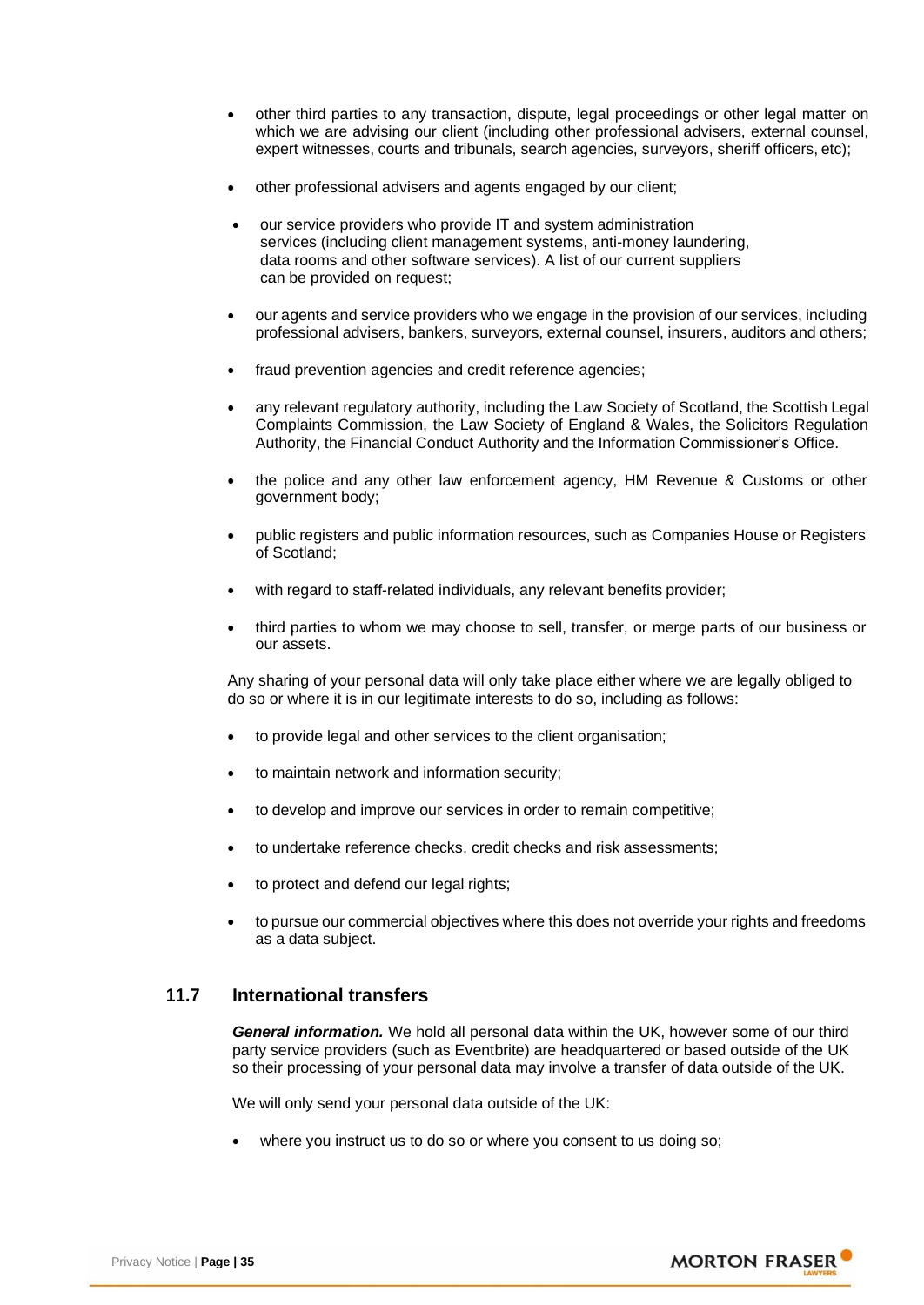- where we are required to do so as part of the legal services that the client organisation has instructed us to provide (for example when we deal with professional advisors outwith the UK on behalf of the client organisation or when we deal with counterparties to a transaction or other legal matter outwith the UK on behalf of the client organisation);
- where we are instructed on behalf of the client organisation by someone outwith the UK (for example your professional advisors outwith the UK);
- where we need to do so in order to comply with our or your or the client organisation's legal obligations;
- where the transfer is necessary for reasons of public interest;
- where the transfer is necessary for the establishment, exercise or defence of legal rights.

Whenever we transfer your personal data outside of the UK, we will seek to ensure that it is protected to a similar degree as within the UK by using appropriate safeguards, which may include the following:

- we will only transfer your personal data to countries that have been deemed to provide an adequate level of protection for personal data;
- where the recipient organisation is not located in a country with an adequacy decision by the UK, we may use specific contracts approved by the UK which give personal data the same protection it has in the UK;

The safeguards used will depend on the circumstances of the transfer and the location of the non-EEA recipient.

#### **11.8 Automated-decision making or profiling**

We do not use automated decision-making (including profiling) to make any decisions which would produce a legal or similarly significant effect on you.

#### **11.9 How long do we retain your personal data?**

We will retain your personal data for as long as necessary to fulfil the purposes for which the personal data was obtained and to comply with any legal, accounting or reporting requirements.

Generally speaking, we will keep client files (and any personal data contained therein) for a minimum period of ten years following completion of the matter, so that we are able to respond to a question, complaint or claim. We will keep the information used to verify your identity, and other related client due diligence information, for five years after the relevant client organisation ceases to be our client.

Retention periods for records are determined on the basis of the type of record, the nature of the service or advice that we have provided, and any applicable legal or regulatory requirements. We follow the guidelines issued by the Law Society of Scotland concerning the retention of client files (including personal data contained therein), but the rules that apply to determine how long it is appropriate to hold client files can be complex and varied.

If you require further information about our retention periods, please contact our Data Protection Officer using the contact details above.

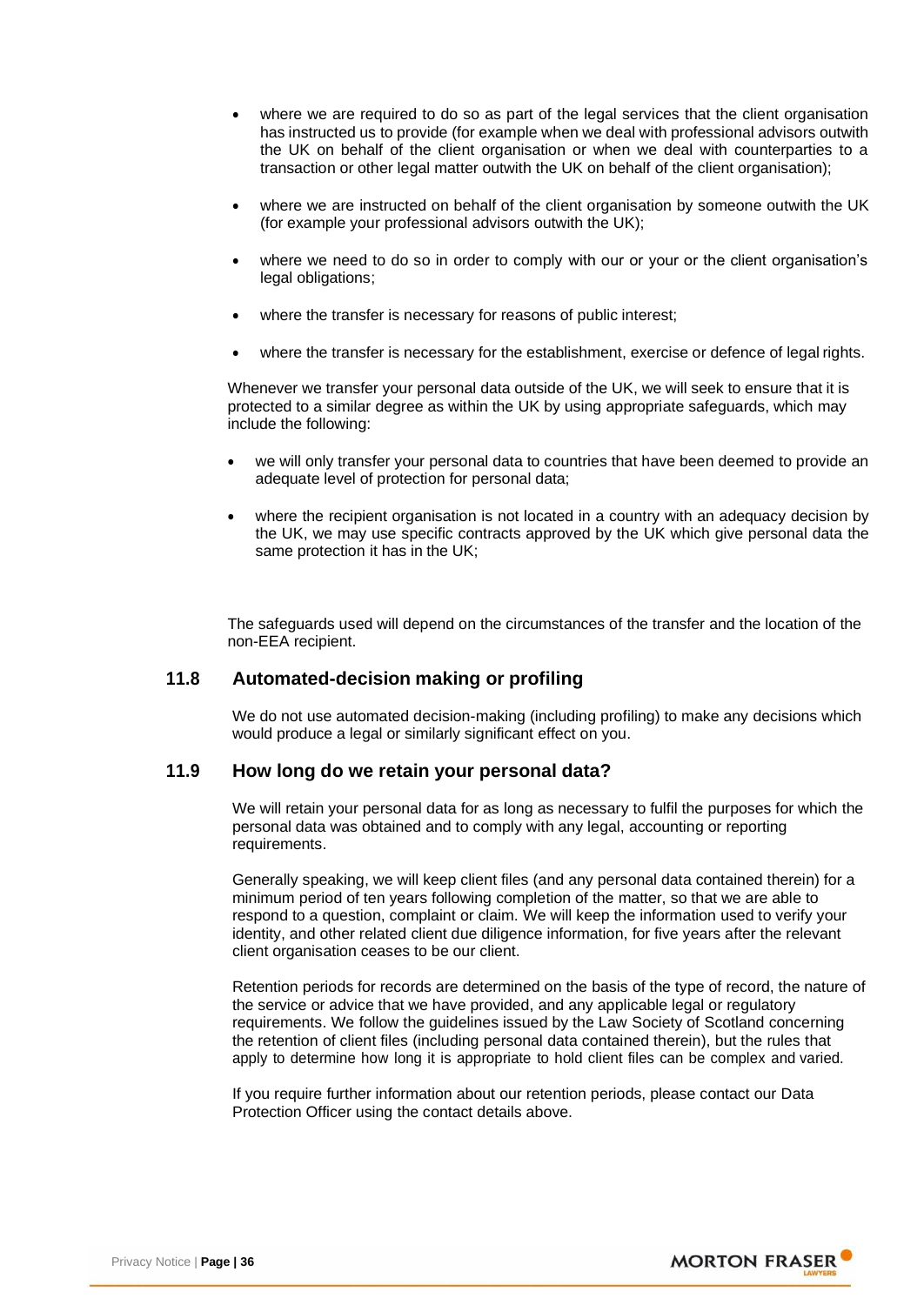# **12 Accuracy of your data**

It is important that the personal data we hold about you is accurate and up to date. Please keep us informed if your personal data changes during your relationship with us.

### **13 Data security**

We have put in place appropriate security measures to prevent your personal data from being accidentally lost, used or accessed in an unauthorised way, altered or disclosed. In addition, we limit access to your personal data to those agents, contractors and other third parties who have a business need to know. They will only process your personal data on our instructions and they are subject to a duty of confidentiality.

We have put in place procedures to deal with any suspected personal data breach and will notify you and the Information Commissioner's Office of a breach where we are legally required to do so.

## **14 Your rights**

Your personal data is protected by legal rights, which include your rights to:

- **Request access to your personal data** (commonly known as a "subject access request"). This enables you to get access to the personal data we hold about you and to check that we are lawfully processing it.
- **Request correction of the personal data that we hold about you**. This enables you to have any incomplete or inaccurate data we hold about you corrected, though we may need to verify the accuracy of the new data you provide to us.
- **Request erasure of your personal data**. This enables you to ask us to delete or remove personal data where there is no good reason for us continuing to process it. Note, however, that we may not always be able to comply with your request of erasure for specific legal reasons which will be notified to you, if applicable, in response to your request.
- **Object to processing of your personal data** where we are relying on a legitimate interest (or those of a third party) and there is something about your particular situation which makes you want to object to processing on this ground as you feel it impacts on your fundamental rights and freedoms. You also have the right to object where we are processing your personal data for direct marketing purposes.
- **Request restriction of processing of your personal data**. This enables you to ask us to suspend the processing of your personal data in the following scenarios: if you want us to establish the data's accuracy; where our use of the data is unlawful but you do not want us to erase it; where you need us to hold the data even if we no longer require it as you need it to establish, exercise or defend legal claims; or you have objected to our use of your data but we need to verify whether we have overriding legitimate grounds to use it.
- **Request the transfer of your personal data to you or to a third party (data portability)**. We will provide to you, or a third party you have chosen, your personal data in a structured, commonly used, machine-readable format. Note that this right only applies to automated information which you initially provided consent for us to use or where we used the information to perform a contract with you.